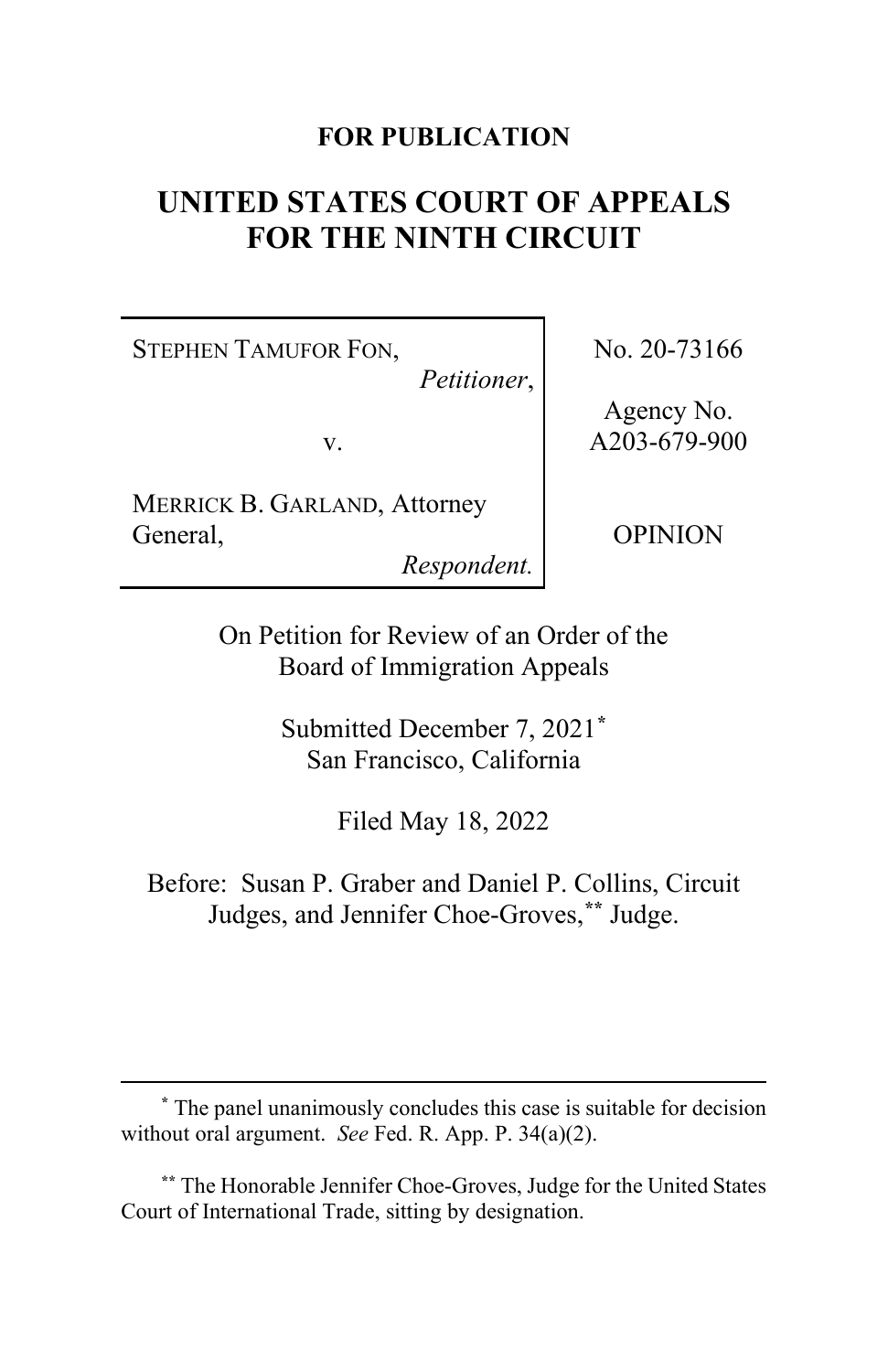Opinion by Judge Graber; Concurrence by Judge Graber; Concurrence by Judge Collins; Partial Concurrence and Partial Dissent by Judge Choe-Groves

#### **SUMMARY[\\*\\*\\*](#page-1-0)**

#### **Immigration**

Granting in part and denying in part Stephen Tamufor Fon's petition for review of a decision of the Board of Immigration Appeals, and remanding, the panel held that: (1) the record compelled a finding of past persecution; (2) the agency's flawed reasoning as to nexus precluded meaningful review of that determination; and (3) substantial evidence supported the denial of relief under the Convention Against Torture.

While tending to the wounds of a separatist fighter at a local hospital, Cameroonian soldiers punched Fon, attacked him with a knife (requiring him to seek medical attention and leaving a three-inch scar), and threatened to kill him if they ever caught him treating separatists again. Although Fon did not return to his job at the hospital, he continued treating separatist fighters at his home. Cameroonian soldiers later went looking for Fon and ransacked his home. The panel held that the harm Fon suffered, including the physical injury, the specific death threats connected to the physical

<span id="page-1-0"></span>**<sup>\*\*\*</sup>** This summary constitutes no part of the opinion of the court. It has been prepared by court staff for the convenience of the reader.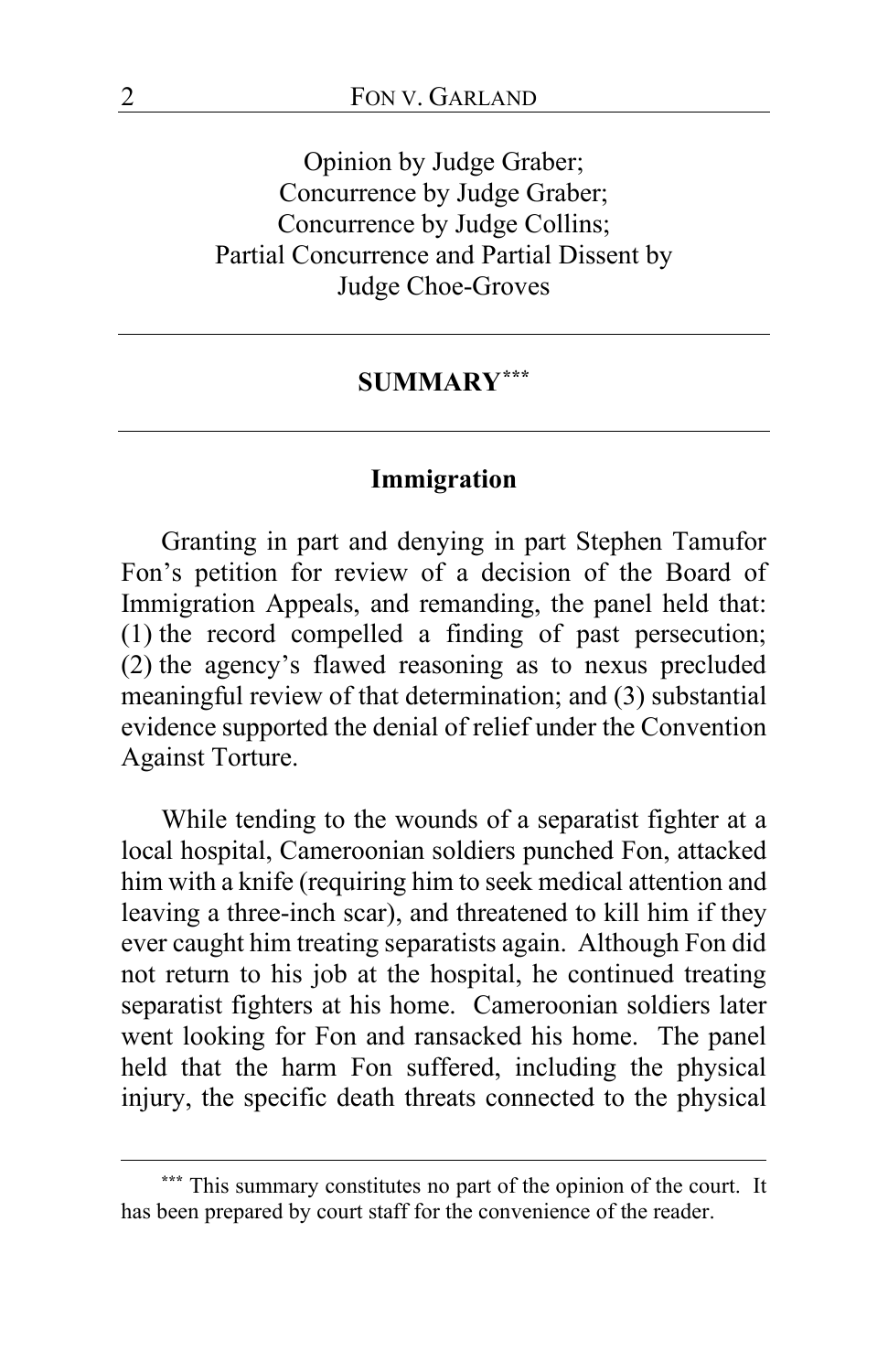harm, and evidence of the country's political and societal turmoil, compelled the finding of past persecution.

The agency concluded that Fon failed to establish a nexus to a protected ground for two reasons: (1) because he had not provided any declarations from coworkers or family members regarding what happened to him in Cameroon; and (2) because he had not testified as to what happened to a hospital coworker who helped Fon treat the wounded separatist. The panel held that the first reason was invalid because the immigration judge failed to give Fon advance notice of what additional corroborating evidence was required, and an opportunity to produce it, or to explain why it was not available. The panel wrote that the IJ's second reason was vague, because it was not directly responsive to Fon's argument that, due to the medical assistance he provided, Cameroonian soldiers perceived him as working with the opposition. The panel wrote that it also was not clear whether this reason rested on the flawed findings of fact concerning past persecution or whether this reason (like the first one) faulted Fon for not providing corroborative evidence. In light of these ambiguities, the panel concluded that it could not conduct a meaningful review of the agency's nexus determination, and it remanded for a clear explanation.

The panel held that substantial evidence supported the denial of CAT relief because Fon did not suffer past torture, and the record contained no evidence of an individualized future risk of torture.

Concurring, Judge Graber wrote separately to discuss this circuit's standard, and to note a circuit split concerning the proper standard to use, when the court reviews the Board's determination that a particular set of facts does or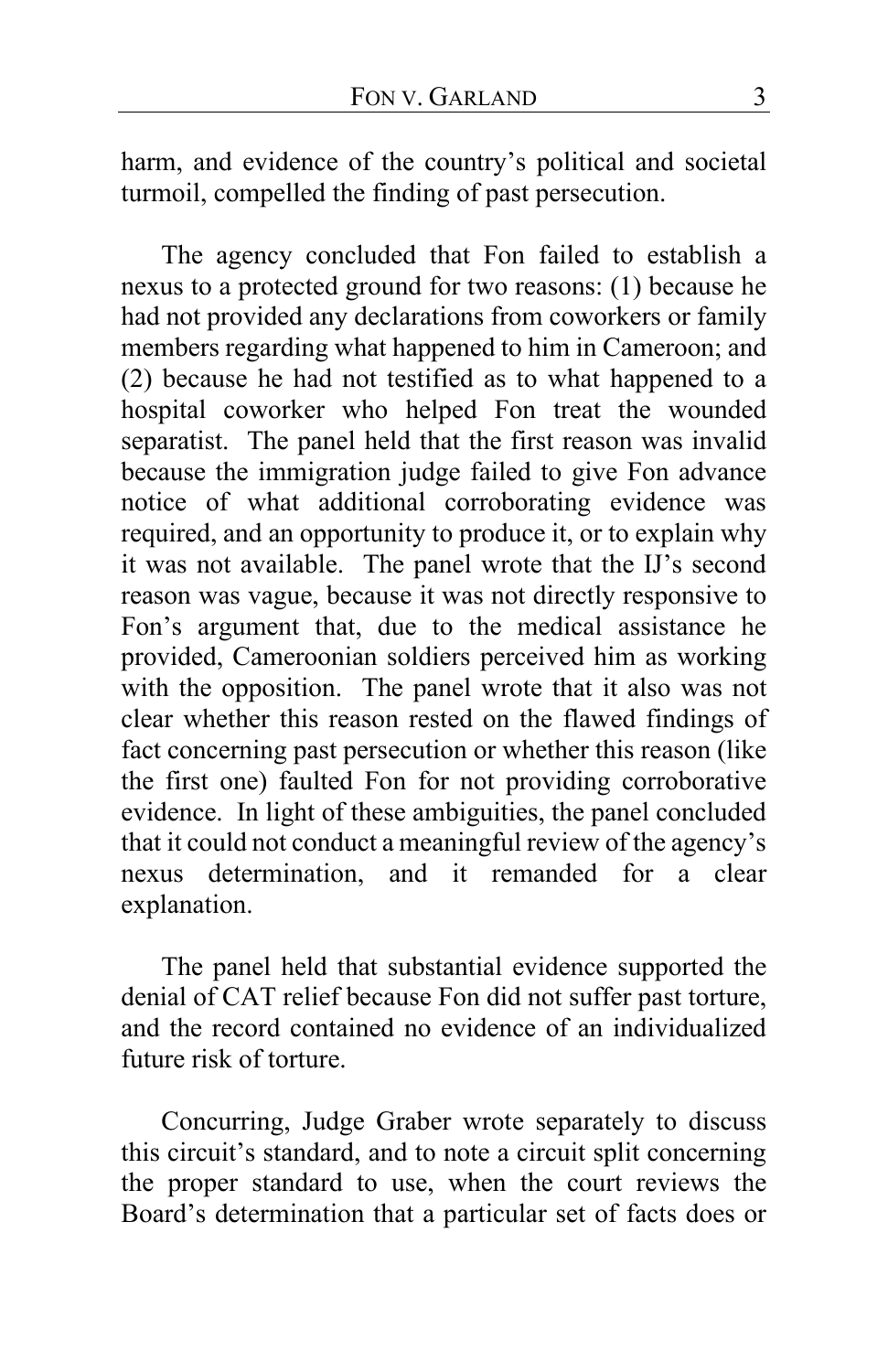does not rise to the level of persecution. Judge Graber wrote that this circuit has found a middle way by recognizing that this is a mixed question of law and fact, and that although at first glance there appears to be some inconsistency in this circuit's precedent, in her view, no true inconsistency exists. Judge Graber explained that not all mixed questions are alike, and that the applicable standard depends on whether answering the mixed question entails primarily legal or factual work. Judge Graber wrote that determining whether an applicant's harm crosses the persecution threshold usually involves very little legal work, rather it requires measuring the severity of the alleged harms that the applicant has suffered, looking at the cumulative effect of all the incidents, and comparing the facts of the applicant's case with those of similar cases. For that reason, the substantial evidence standard usually applies. However, Judge Graber wrote that in rare cases, answering the mixed question entails very little factual work, such as cases involving the agency's evidentiary rules for showing past persecution, or the legal nature or significance of the harm suffered, in which case de novo review applies. Although in Judge Graber's view this circuit's law is consistent, and more nuanced than that of other circuits applying only substantial evidence or de novo review to all cases, she shares Judge Collins's view that Supreme Court guidance on this important, recurring topic would be welcome.

Concurring, Judge Collins agreed that the record compelled the conclusion that Fon suffered past persecution.<br>Writing separately to respond to Judge Graber's Writing separately to respond to concurrence, Judge Collins stated that Judge Graber made a number of good points in favor of her position that, except in rare cases, substantial evidence is the correct standard for assessing whether a petitioner's abuse rises to the level of past persecution. However, in Judge Collins's view, the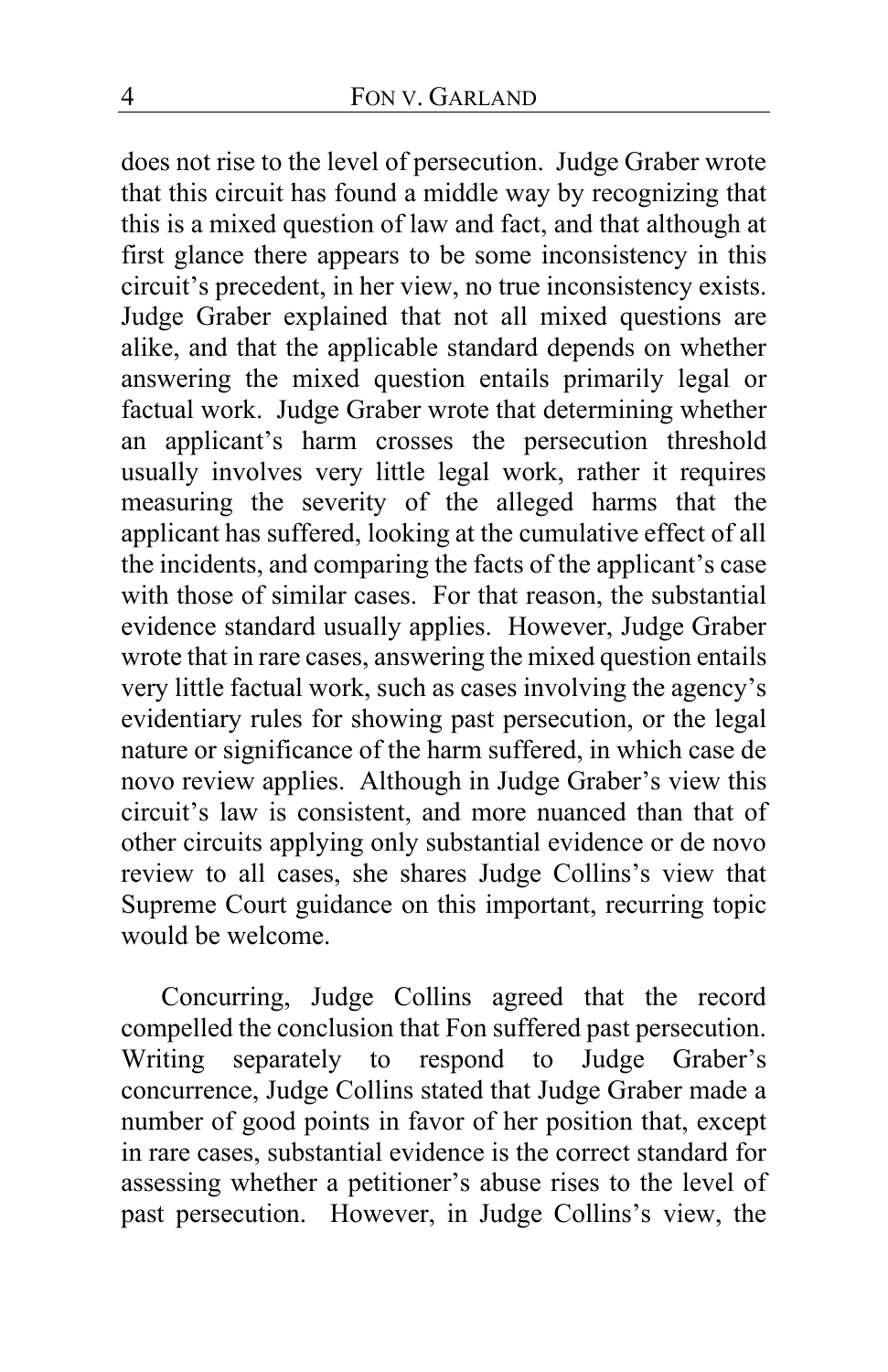question is actually quite a bit more complicated than Judge Graber's concurrence suggests, and overlooks several significant complicating considerations.

First, Judge Collins wrote that Judge Graber's proposed solution implicates a further intra-circuit split concerning the standard of review for mixed questions of law and fact, including whether standards for reviewing judicial decisions are applicable in the administrative context. Second, Judge Graber's proposed resolution of these intra-circuit conflicts does not fit well with the terms of the Immigration and Nationality Act (INA), which states only that the administrative findings of fact are conclusive unless any reasonable adjudicator would be compelled to conclude to the contrary, but does not say that any other determinations are subject to this highly deferential standard of review. Third, resolution of these intra-circuit conflicts may also require considering how traditional administrative law principles bear on the question. For example, failing properly to distinguish between the Board's legal holdings and its factual conclusions obscures the question of what role, if any, principles of *Chevron* deference should play in this area. Moreover, although some of this circuit's cases have assumed that the traditional "substantial evidence" principles of administrative review require that the court review mixed questions of law and fact only for substantial evidence, this also raises the possibility that perhaps the court should apply a different form of "substantial evidence" review from the specific one that the INA expressly establishes for findings of fact. Fourth, treating the question of whether certain undisputed harms rise to the level of past persecution as a factual finding, subject to the INA's highly deferential standard of review, seems hard to square with the agency's own view of the matter, where the Board has squarely held that the clearly erroneous standard governing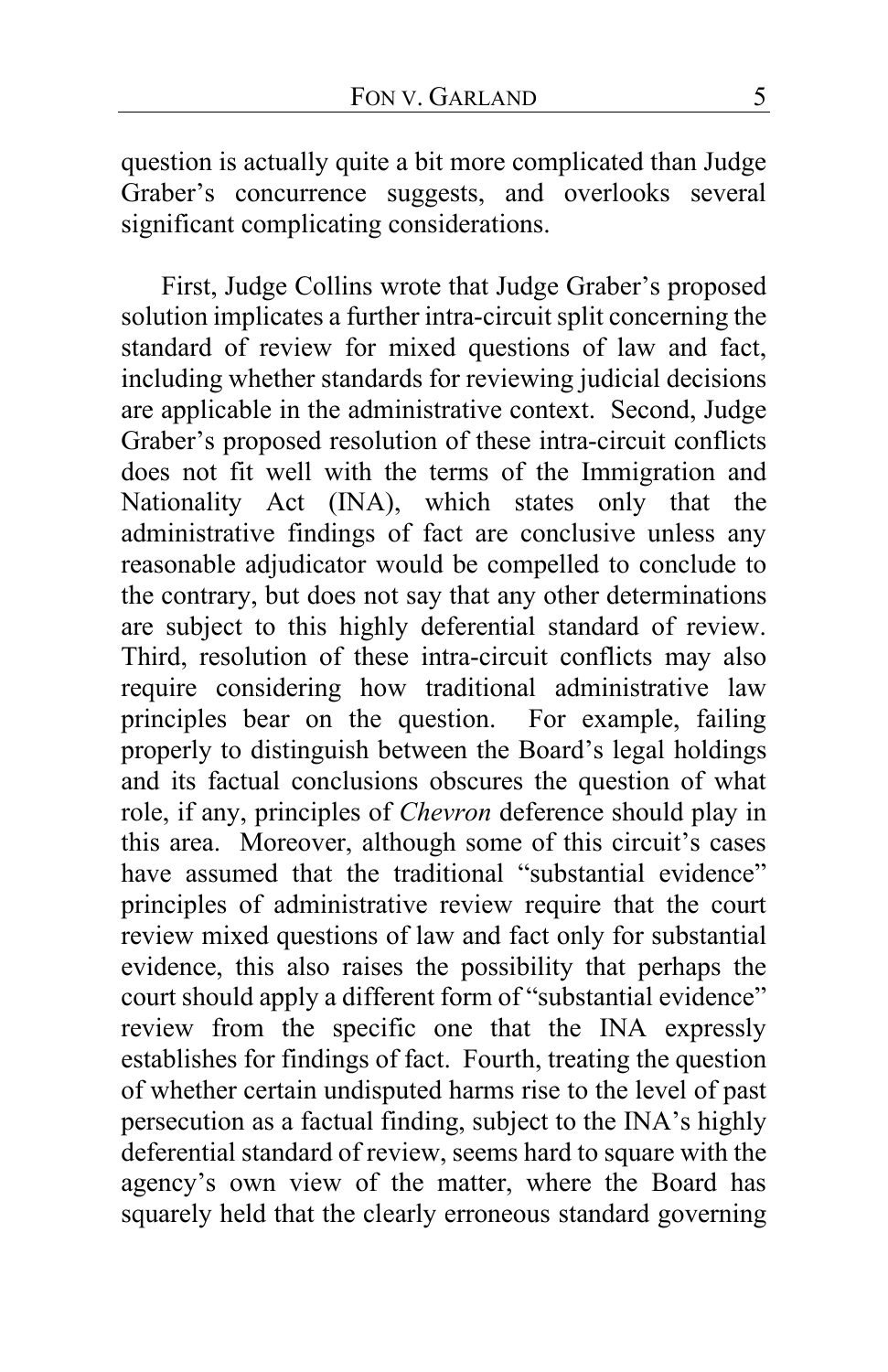factual findings does not apply to the application of legal standards, such as whether the facts established by an alien amount to past persecution or a well-founded fear of persecution.

Judge Collins wrote that the level of internal inconsistency and intellectual confusion in this circuit's caselaw has become so great that only the en banc court can straighten it out (unless the Supreme Court decides to address the existing circuit split). Judge Collins suggested that the en banc court should take up these issues in an appropriate case in which the standard of review would make a difference. However, because the standard of review would not affect the outcome in this case, Judge Collins wrote that this is not that case.

Concurring in part and dissenting in part, Judge Choe-Groves agreed with the majority's denial of Fon's request for CAT relief. However, because in her view substantial evidence supported the Board's denial of Fon's applications for asylum and withholding of removal, Judge Choe-Graves dissented from the remainder of the majority's opinion granting the petition in part and remanding to the Board.

## **COUNSEL**

Danielle Beach-Oswald, Beach-Oswald Immigration Law Associates PC, Washington, D.C., for Petitioner.

Brian Boynton, Assistant Attorney General; Cindy S. Ferrier, Assistant Director; Sarai M. Aldana, Trial Attorney; Office of Immigration Litigation, Civil Division, United States Department of Justice, Washington, D.C.; for Respondent.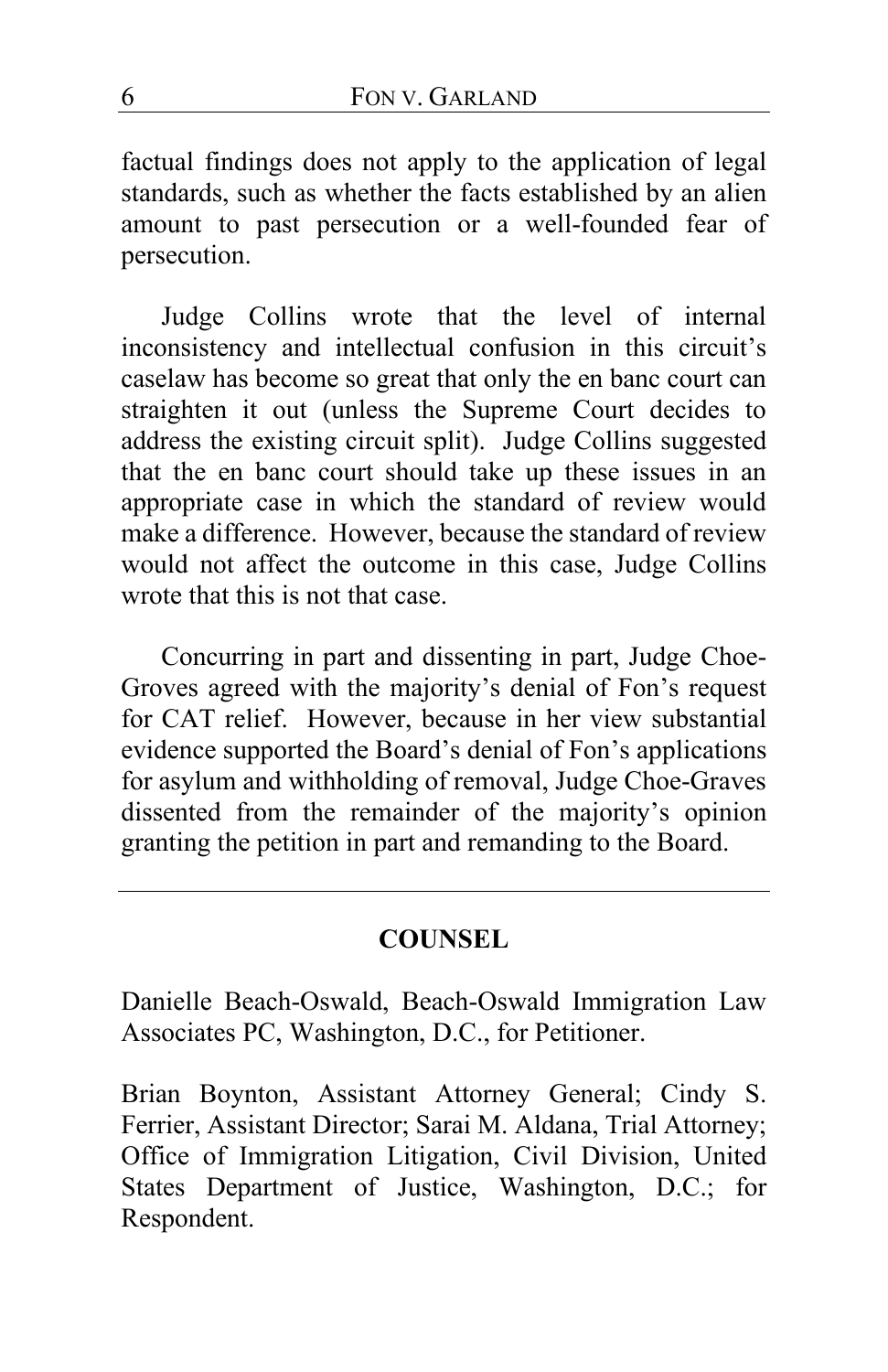#### **OPINION**

GRABER, Circuit Judge:

Petitioner Stephen Tamufor Fon, a native and citizen of the United Republic of Cameroon, seeks review of the Board of Immigration Appeals' ("BIA") denial of his applications for asylum, withholding of removal, and protection under the Convention Against Torture ("CAT"). The BIA denied asylum and withholding of removal on the grounds that Petitioner had (a) failed to demonstrate past persecution and (b) failed to prove a nexus between the feared harm and a protected ground. We conclude that the record compels a finding of past persecution and that the agency's flawed reasoning as to nexus leaves us unable to conduct a meaningful review of that determination. We therefore grant the petition in part and remand for further proceedings as to asylum and withholding of removal. But substantial evidence supports the agency's denial of relief under CAT, so we deny the petition in part.

#### **BACKGROUND**

Cameroon contains both an English-speaking region and a French-speaking region. In October 2016, activists in the English-speaking region campaigned to expand the use of the English language in schools and courtrooms. The campaign turned violent and, when separatist fighters declared the English-speaking region's independence, the violence escalated into an ongoing war with the government of Cameroon. According to the 2018 Country Report from the United States Department of State, both sides have committed human rights abuses, including torture, rape, kidnappings, and indiscriminate killings of civilians.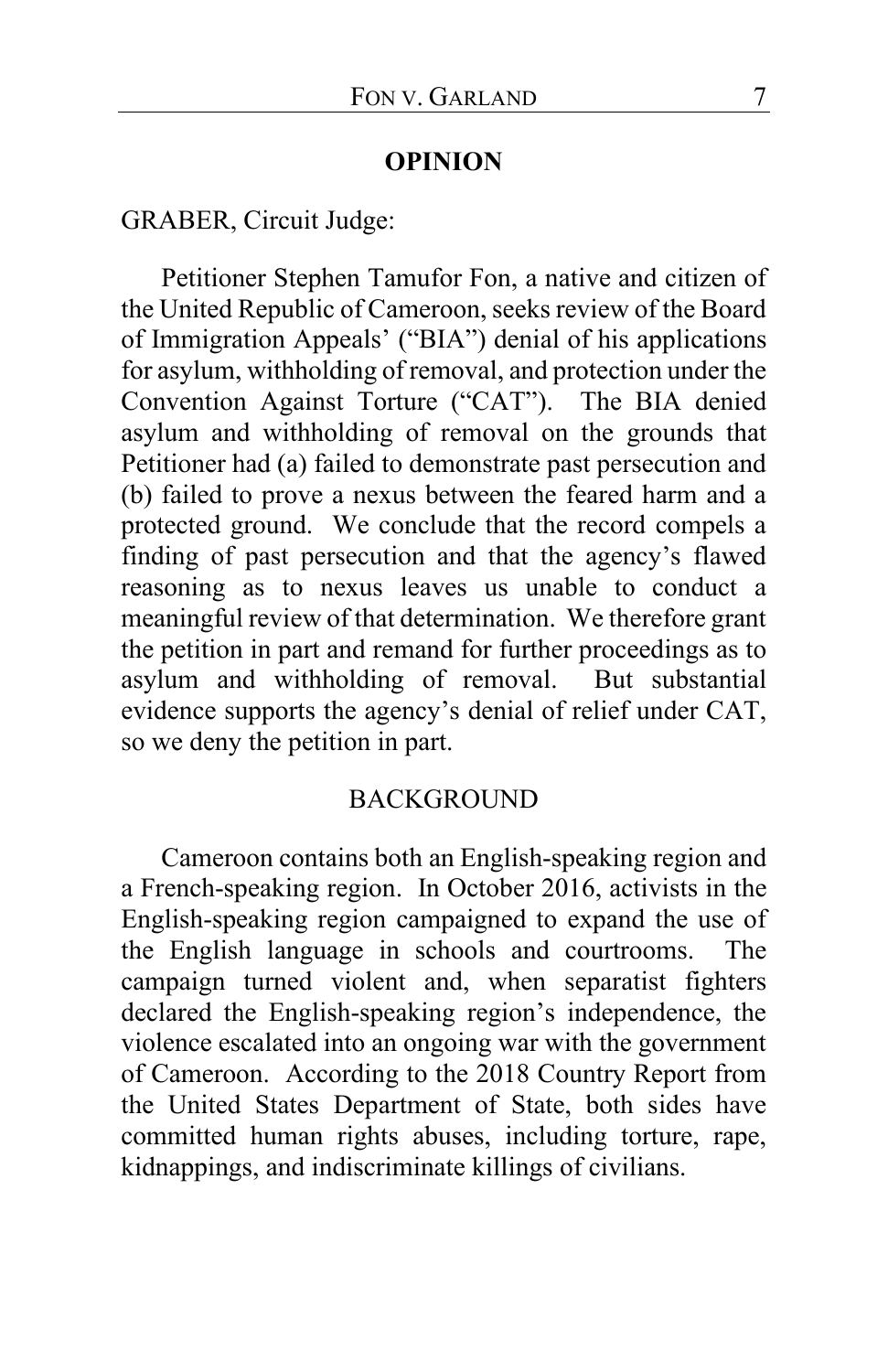Petitioner lived in Cameroon's English-speaking region. He worked as a laboratory assistant at a local hospital, and part of his work included cleaning patients' wounds. In December 2018, the hospital treated a patient who Petitioner suspected was a separatist fighter. While Petitioner tended to the wounds, four soldiers from the Cameroonian military "bashed into the ward" and "seized" the patient. Two soldiers took the patient away. The remaining two soldiers shouted at Petitioner and threatened to kill him if they caught him treating separatist fighters again. They then punched Petitioner and attacked him with a knife, leaving him with a three-inch scar on his left side.

Petitioner never returned to work at the hospital. But he continued to treat separatist fighters in his home. On two occasions, three separatist fighters knocked on Petitioner's door in the middle of the night, seeking medical treatment. Petitioner treated them. In January 2019, Petitioner's neighbor told him that Cameroonian soldiers "had come looking for" him and had ransacked his home. Assuming that the soldiers had "credible information" that "I had treated people at my place," and mindful of the earlier threat at the hospital, Petitioner hid at his friend's house. He returned home once to collect his things, but he otherwise lived with his friend until he left Cameroon in February 2019.

Six months later, in August 2019, Petitioner arrived in the United States. He applied for asylum, withholding of removal, and relief under CAT. In January 2020, an immigration judge ("IJ") expressly found him credible but denied all three applications. The BIA affirmed the denials, and this petition ensued.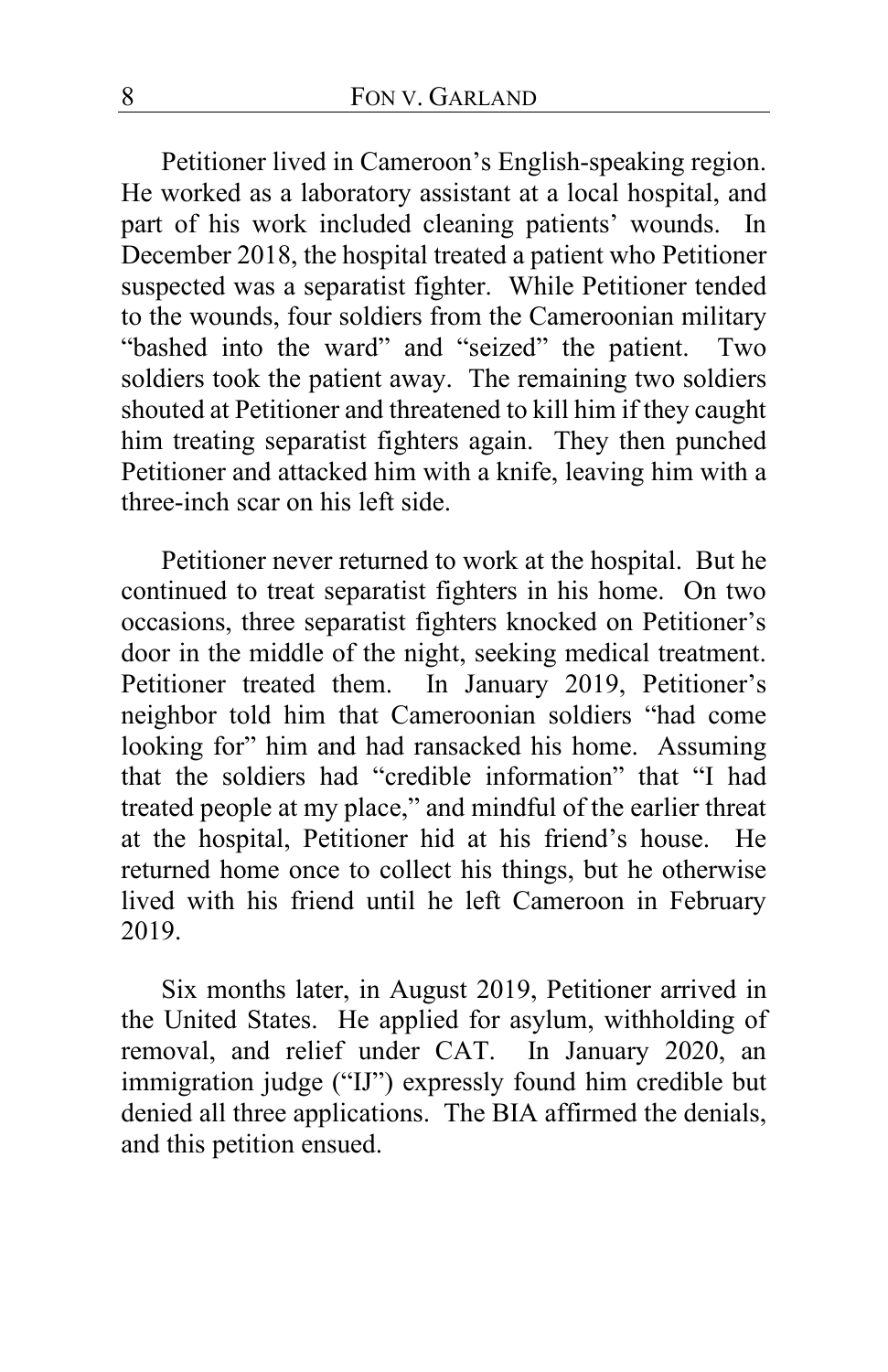## DISCUSSION

We address, in turn, the BIA's denial of asylum, withholding of removal, and relief under CAT.

## A. *Asylum*

To qualify for asylum, Petitioner must demonstrate that he "is unable or unwilling" to return to Cameroon "because of persecution or a well-founded fear of persecution on account of ... [his] political opinion." 8 U.S.C. § 1101(a)(42)(A). If Petitioner demonstrates past persecution, "then fear of future persecution is presumed." *Deloso v. Ashcroft*, 393 F.3d 858, 863 (9th Cir. 2005). Here, the BIA concluded that Petitioner did not suffer past persecution and, without a presumption of future persecution, had not established a well-founded fear of future persecution. The BIA also held that Petitioner failed to show a nexus between his feared harm and a protected ground. *See, e.g.*, *Navas v. I.N.S.*, 217 F.3d 646, 656 (9th Cir. 2000) (explaining that an asylum applicant must show harm "that is 'on account of' one of the statutorily-protected grounds"). We address below the agency's findings pertaining to past persecution and nexus.

# 1. *Past Persecution*

To establish past persecution, Petitioner must show past harm of a severity "that rise[s] to the level of persecution[.]" *Id.* The BIA rejected Petitioner's argument that the severity of the harms that he experienced rose to the level of persecution. We "review for substantial evidence the BIA's particular determination that a petitioner's past harm 'do[es] not amount to past persecution.'" *Sharma v. Garland*,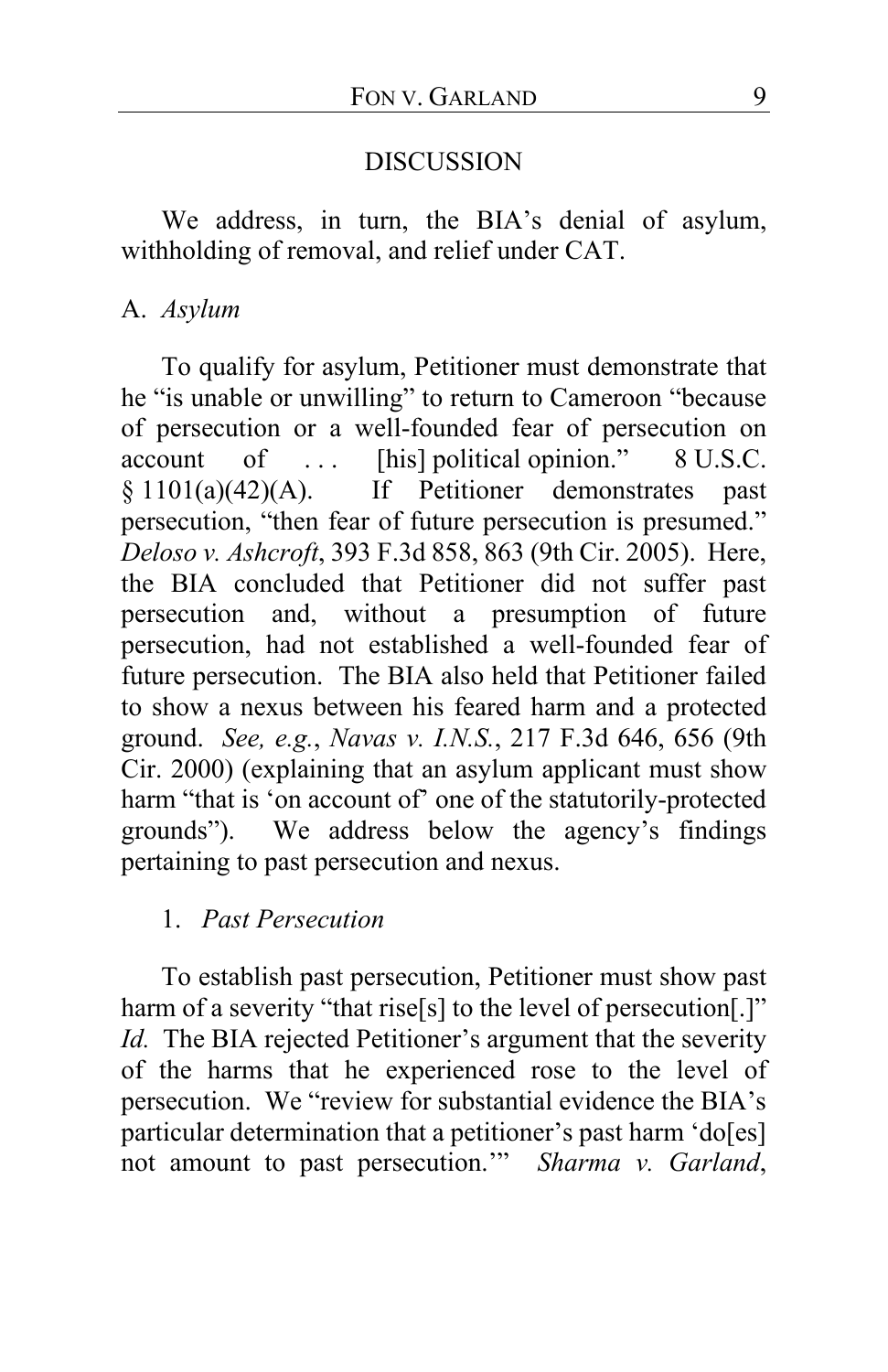9 F.4th 1052, 1060 (9th Cir. 2021) (alteration in original) (citation omitted).**[1](#page-9-0)**

"This circuit has defined persecution as the infliction of suffering or harm upon those who differ (in race, religion[,] or political opinion) in a way regarded as offensive." *Korablina v. I.N.S.*, 158 F.3d 1038, 1043 (9th Cir. 1998) (internal quotation marks omitted). But "persecution is an extreme concept that does not include every sort of treatment our society regards as offensive." *Ghaly v. I.N.S.*, 58 F.3d 1425, 1431 (9th Cir. 1995) (citation omitted). Accordingly, "some circumstances that cause petitioners physical discomfort or loss of liberty do not qualify as persecution, despite the fact that such conditions have caused the petitioners some harm." *Mihalev v. Ashcroft*, 388 F.3d 722, 729 (9th Cir. 2004).

"[A] good starting point for determining whether substantial evidence supports the BIA's resolution of the issue" are the seven non-exhaustive factors identified in *Sharma*. *Sharma*, 9 F.4th at 1063. Although those factors are not determinative, they "often arise in these types of cases" and they "guide our analysis." *Id.* at 1061.

Three of those factors are present here: physical injury, specific threats, and evidence of the country's political and societal turmoil. *Id.* at 1061–63. Soldiers stabbed Petitioner in the stomach, causing him to bleed enough that he required stitches, and leaving a three-inch scar. Petitioner testified

<span id="page-9-0"></span>**<sup>1</sup>** Because we would reach the same conclusion under any standard of review, we need not address whether a less deferential standard should pertain. *See Xue v. Lynch*, 846 F.3d 1099, 1104–06 & n.11 (10th Cir. 2017) (noting a circuit split as to whether substantial evidence review or de novo review applies to the question whether particular facts rise to the level of persecution).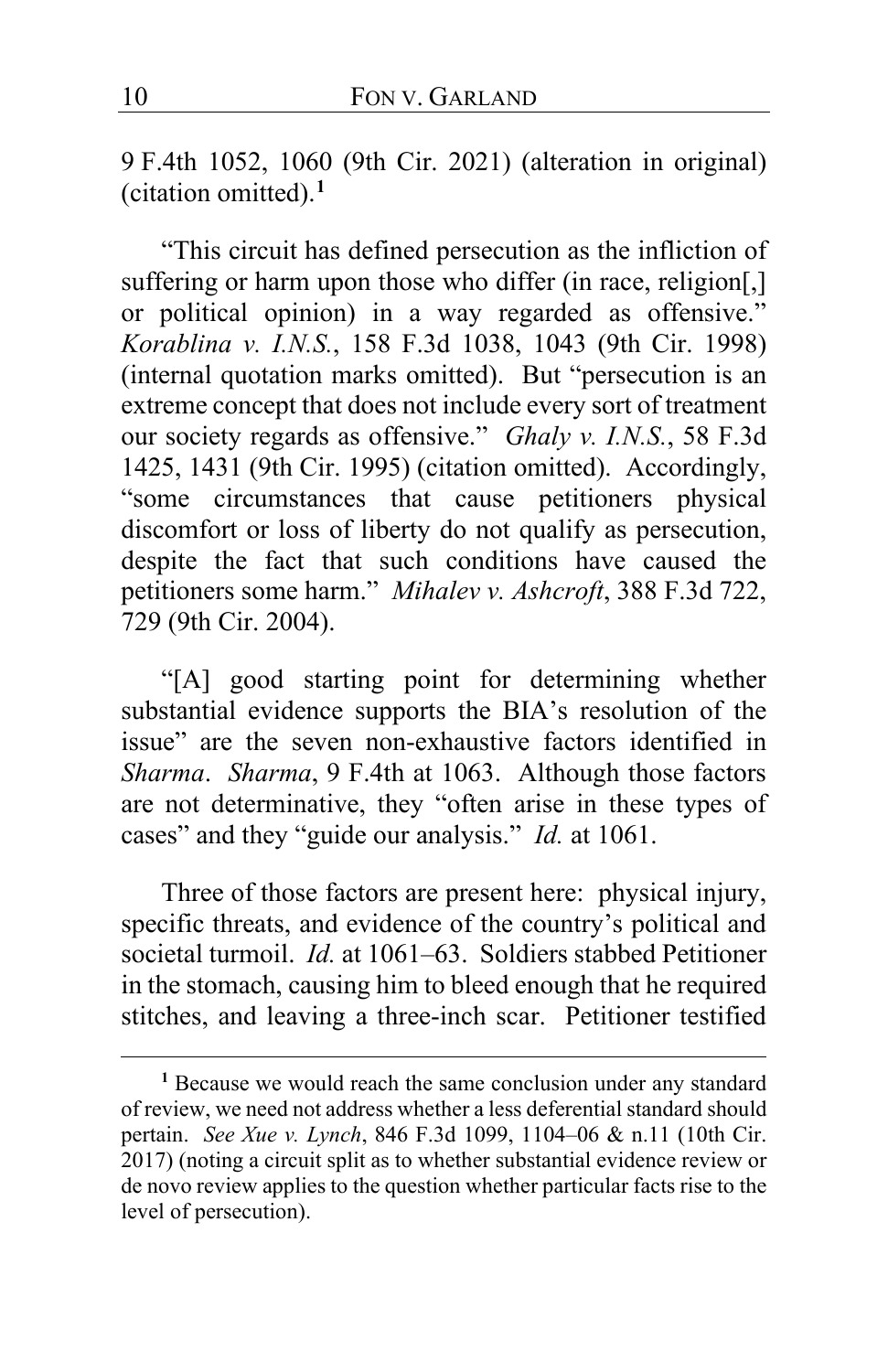that the soldiers threatened him that, "[i]f they catch me treating [separatist fighters], they will treat – they will kill me." In his written application, Petitioner stated that the soldiers "warned me if caught again, I will be killed."**[2](#page-10-0)** Over the next few weeks, Petitioner treated more separatist fighters at his house. Soldiers then came to his home, did not find him, and ransacked the home. Finally, undisputed evidence describes the English-speaking region of Cameroon as mired in a "crisis" that "developed into an armed conflict," which has triggered "serious human rights violations and abuses by" both sides.

We compare those facts to those in our recent decision in *Aden v. Wilkinson*, 989 F.3d 1073 (9th Cir. 2021). There, members of Al-Shabaab, a group in Somalia, raided a movie theater owned by the petitioner's brother. *Id.* at 1083. They beat the petitioner "and cudgeled him on the head with the butt of a rifle, causing him to bleed profusely." *Id.* To ensure that the theater remained closed, they stole equipment from the theater. *Id.* And, two weeks later, the petitioner's brother received a phone call from Al-Shabaab with a death threat aimed at the petitioner. *Id.* The petitioner never returned to his job at the theater, remained in hiding, and fled Somalia within two months. *Id.* We emphasized that, "[i]n addition to physically beating [the petitioner], members of Al-Shabaab kept tabs on him by contacting his brother and warn[ing] they would kill [the petitioner] and his brother if

<span id="page-10-0"></span><sup>&</sup>lt;sup>2</sup> The BIA commented that Petitioner "characteriz<sup>[ed]</sup> the soldiers' threats as a joke." The BIA clearly misread Petitioner's testimony. Petitioner testified in both his oral and written testimony that the soldiers "made a joke about me playing Jesus Christ by trying to save the patient." The joke was not the threat made by the soldier; rather, the soldier mocked Petitioner as purportedly thinking that he was a messianic figure. Petitioner plainly took the threat seriously and not as a joke. After the soldiers came to his house, he abandoned his home and fled the country.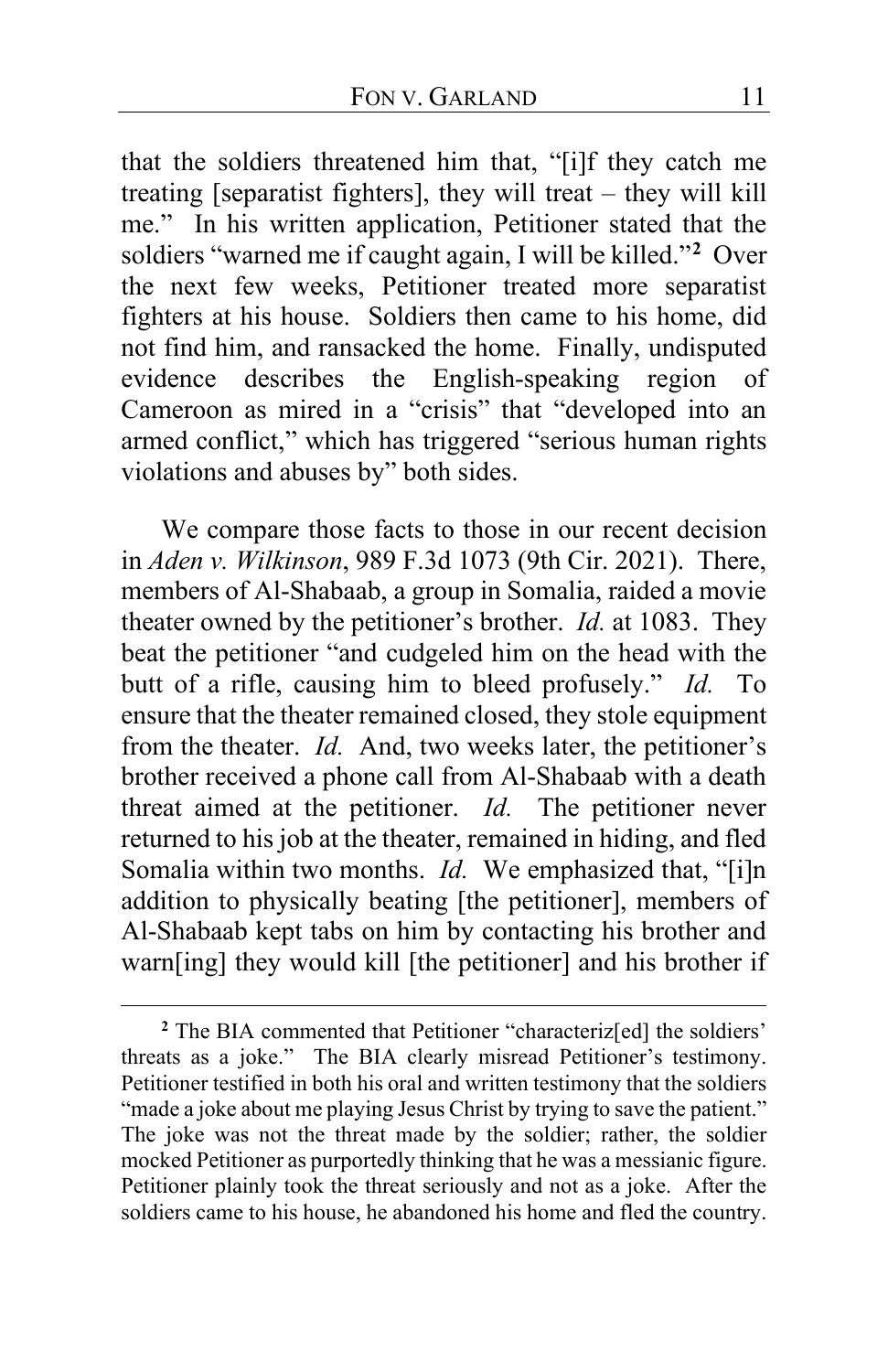they continued to disobey Al-Shabaab's command." *Id.* Finally, the country-conditions evidence confirmed that Al-Shabaab remained a major force in the country and a danger to many. *Id.* at 1084. We concluded that, "[t]ogether, this evidence compels the conclusion that [the petitioner] suffered persecution while in Somalia." *Id.*

We see no meaningful distinction between the extent of harm in *Aden* and the extent of harm suffered by Petitioner. Here, as in *Aden*, Petitioner experienced a single episode of bloody physical violence, with Petitioner's assault resulting in a visible scar. Here, as in *Aden*, the death threat was connected to the physical harm. And here, as in *Aden*, after receiving the death threat, Petitioner never returned to work and fled the country instead. If anything, Petitioner may have suffered greater harm than did the petitioner in *Aden*, because the knife wound in his abdomen required medical treatment, whereas the beating in *Aden* did not. And the soldiers followed up on their death threat to Petitioner, whereas Al-Shabaab did not.

To be sure, as the dissent notes, the effect of the death threat in *Aden* differs from the effect here. There, the "chain of events reveals that Al-Shabaab intended to coerce Aden to submit to its new political and religious order, and used offensive strategies—beatings, destruction of property, and death threats—to achieve this goal." *Id.* By contrast, here, the strategies "did not coerce Fon into abandoning his lawful beliefs[.]" Dissent at p. [33.](#page-32-0) But that distinction misses the mark. "What matters in assessing the sufficiency of the threat to establish persecution[] is whether the group making the threat has the will or the ability to carry it out—not whether it is, in fact, carried out." *Aden*, 989 F.3d at 1083 (internal quotation marks omitted). Here, as in *Aden*, the persecutors harmed Petitioner physically and threatened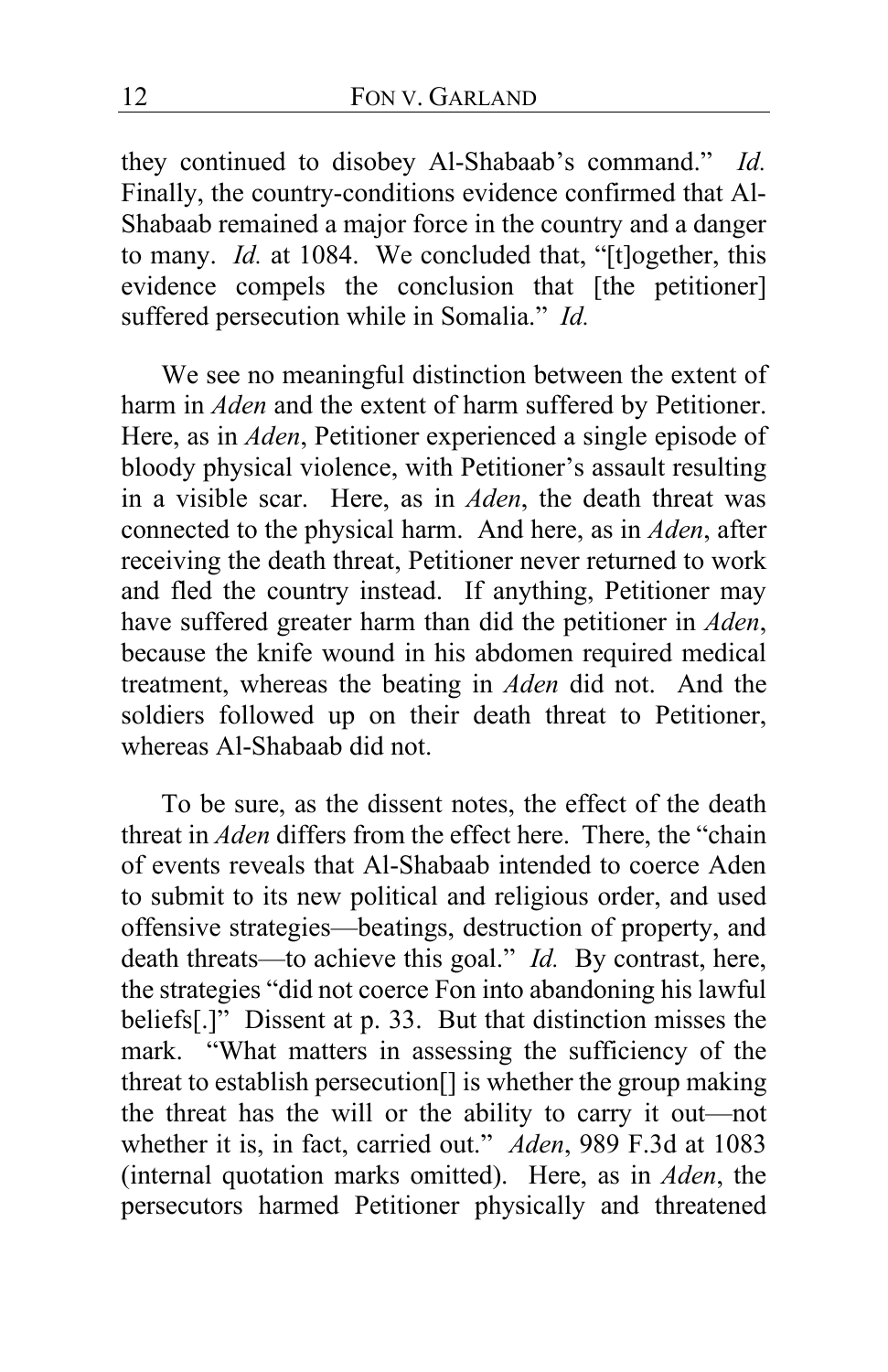him. The persecutors showed that they had the will or the ability to carry out their death threat by visiting Petitioner's home and ransacking it. Thus, the combination of physical harm and threat here sufficed to establish persecution. *See id.* at 1082 ("[W]hen the incidents have involved physical harm plus something more, such as credible death threats, we have not hesitated to conclude that the petitioner suffered persecution." (emphasis omitted)). Considering the facts here in the context of the country-conditions evidence, we conclude that the record compels the conclusion that Petitioner suffered past persecution.

<span id="page-12-0"></span>Our other decisions are not to the contrary. For example, in *Hoxha v. Ashcroft*, 319 F.3d 1179, 1181 (9th Cir. 2003), the petitioner suffered a one-time beating and experienced threats. In rejecting Petitioner's argument that the record compelled a finding of past persecution, we emphasized that the single incident of physical violence "was not connected with any particular threat" and that there was "no evidence that the attackers knew who [the petitioner] was or that they showed any continuing interest in him." *Id.* at 1182. By contrast, here, a connection exists between the physical harm and the death threat because the soldiers made the threat while they stabbed Petitioner. In addition, because the soldiers later came to Petitioner's home and looked for him there, the record contains further "evidence that the attackers knew who [the petitioner] was" and that they showed "continuing interest in him." *Id.*; *see also Gu v. Gonzales*, 454 F.3d 1014, 1019–21 (9th Cir. 2006) (holding that a onetime beating did not compel a finding of past persecution); *Prasad v. I.N.S.*, 47 F.3d 336, 339–40 (9th Cir. 1995) (holding that a one-time beating plus another incident that caused damage to the petitioner's home did not compel a finding of past persecution).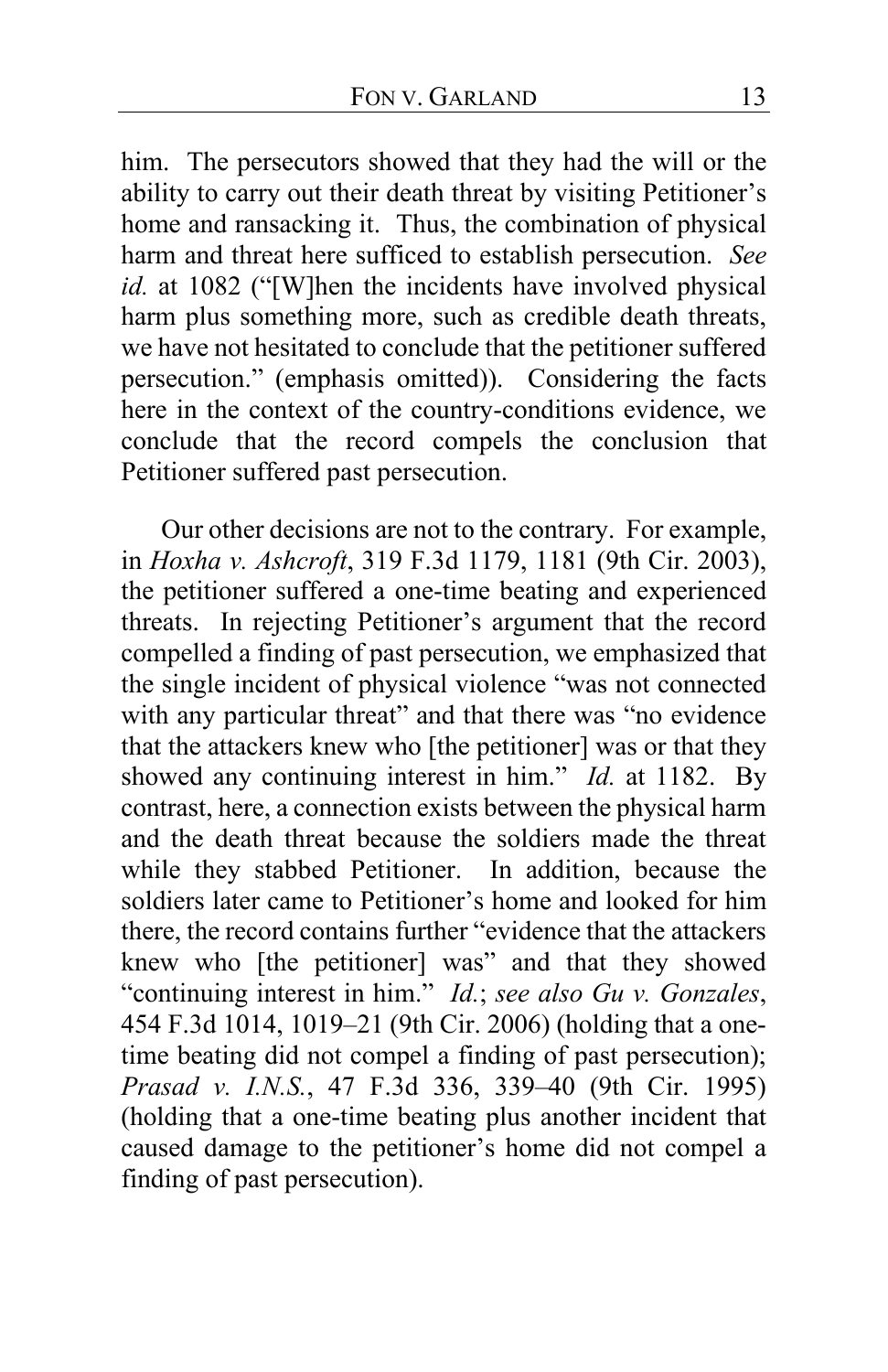In sum, the incidents that Petitioner suffered compel a finding that Petitioner experienced past persecution.

#### 2. *Nexus*

To prevail on an asylum claim, an applicant also must demonstrate that the persecution was "on account of" a statutorily protected ground. *Parussimova v. Mukasey*, 555 F.3d 734, 739 (9th Cir. 2009). To meet this "nexus" requirement, an applicant must show that the protected ground was "at least one central reason" why the applicant was persecuted. 8 U.S.C.  $\S$  1158(b)(1)(B)(i). "[A] motive is a 'central reason' if the persecutor would not have harmed the applicant if such motive did not exist." *Parussimova*, 555 F.3d at 741.

Here, the BIA wrote in full: "Contrary to his contentions on appeal, [Petitioner] did not establish any nexus between his mistreatment and a protected ground, including his status as an Anglophone or an imputed political opinion contrary to the government." The BIA provided no further explanation, but it cited the IJ's discussion of this point. The BIA's lack of analysis, along with the citation to the IJ's opinion, "suggests that the BIA gave significant weight to the IJ's findings." *Avetova-Elisseva v. I.N.S.*, 213 F.3d 1192, 1197 (9th Cir. 2000). Thus, we may "look to the IJ's oral decision as a guide to what lay behind the BIA's conclusion." *Id.*

The IJ addressed Petitioner's "nexus" argument that, because he was an Anglophone, he would be perceived as "working with the opposition group" and that, therefore, "he has an imputed political opinion." The IJ rejected Petitioner's "nexus" arguments for two reasons: because Petitioner had "not provided any declarations from coworkers or family members regarding what happened to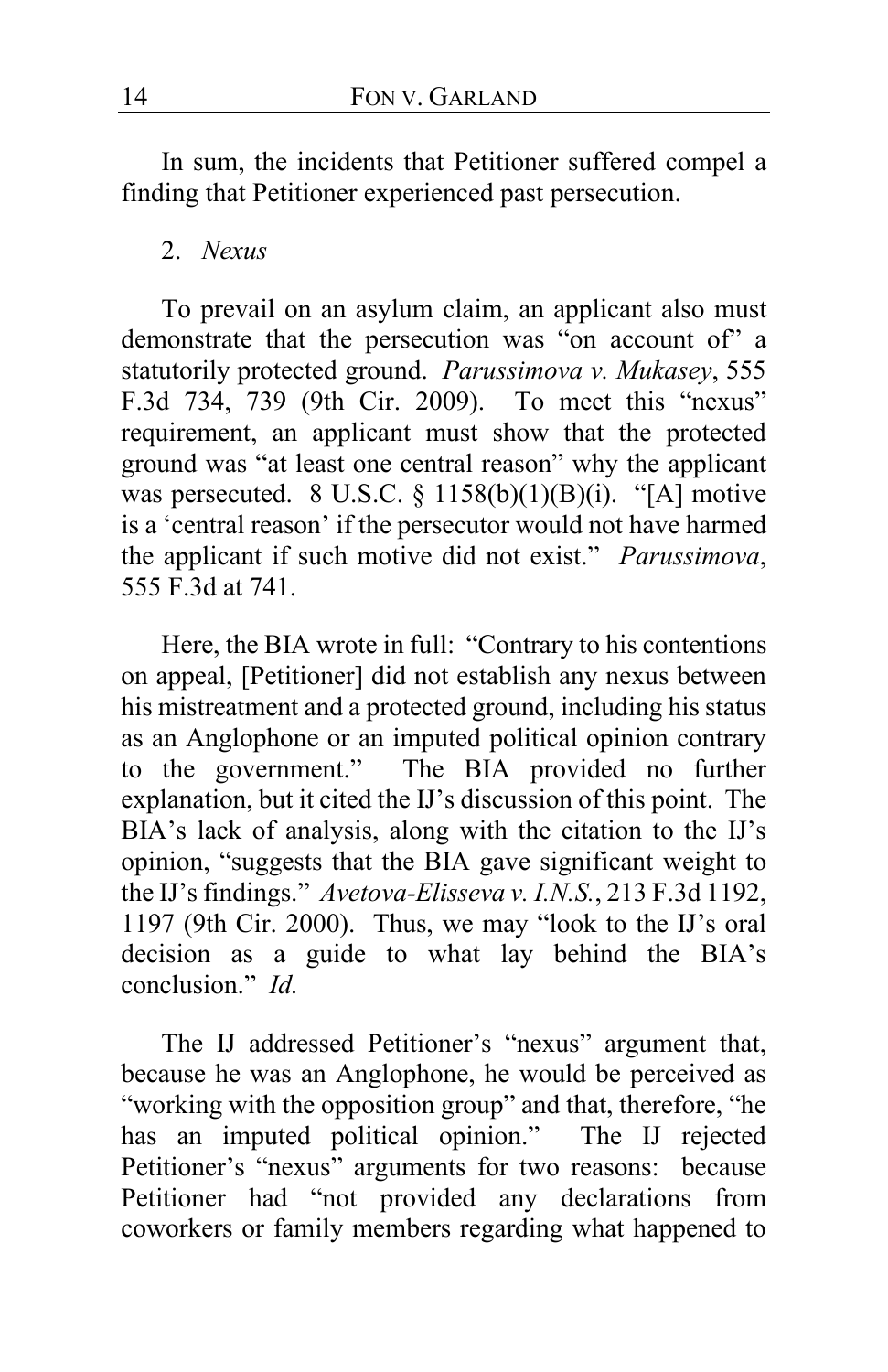him in Cameroon" and because he had not testified as to "what happened to his coworker that was helping him with this individual who was wounded."

The first reason was invalid. The IJ could not rely on the absence of corroborative evidence to reject a finding of nexus without having given Petitioner advance notice of what additional evidence was required and an opportunity to produce it or to explain why it was not available. *Bhattarai v. Lynch*, 835 F.3d 1037, 1042–43 (9th Cir. 2016) (citing *Ren v. Holder*, 648 F.3d 1079, 1093 (9th Cir. 2011)). Because that did not occur here, "we must grant the petition and remand." *Id.* at 1043.

The IJ's second reason is vague. Petitioner argued that the Cameroonian soldiers perceived him as working with the opposition group because he personally had provided medical treatment to separatist fighters. The IJ's second reason is not directly responsive to that argument. It also is not clear whether this reason rested on the flawed findings of fact concerning past persecution or whether this reason (like the first one) faulted Petitioner for not providing corroborative evidence. In light of these ambiguities, we cannot know whether there are valid grounds on which the BIA rejected Petitioner's nexus argument. "Without knowing the basis of the [BIA]'s decision, we cannot conduct a meaningful review. We therefore remand to the BIA for a clear explanation." *Delgado v. Holder*, 648 F.3d 1095, 1108 (9th Cir. 2011) (en banc).

In sum, a remand is required.

## B. *Withholding of Removal*

The BIA denied withholding of removal for the same reasons it denied asylum—lack of past persecution and lack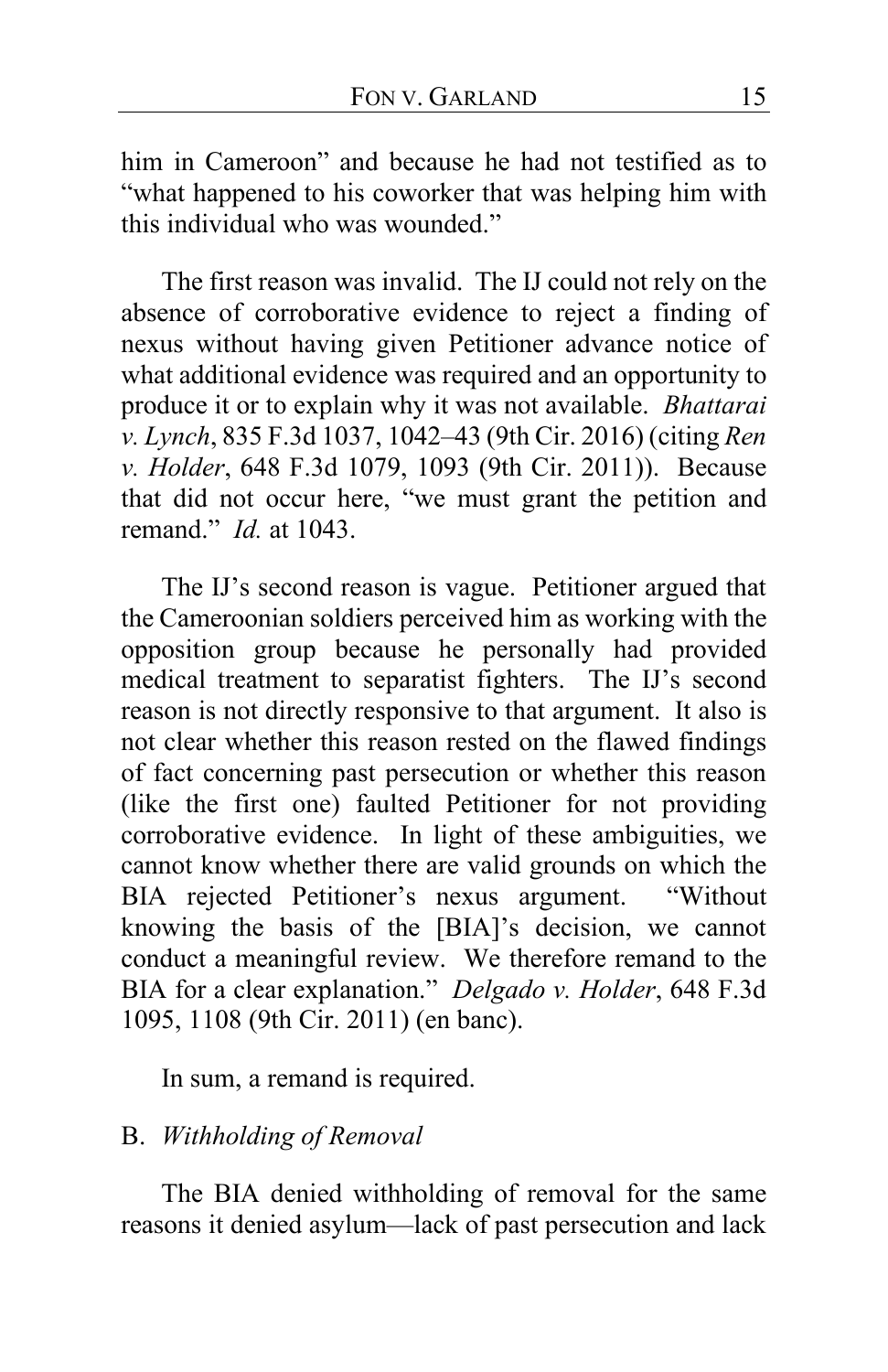of nexus. We therefore grant the petition as to the claim for withholding of removal and remand for further proceedings as to this form of relief.

## C. *CAT Relief*

Substantial evidence supports the BIA's determination that Petitioner failed to show that it is "more likely than not that he . . . would be tortured if removed to the proposed country of removal." 8 C.F.R. § 208.16(c)(2). Petitioner did not suffer past torture, and the record contains no evidence of individualized future risk of torture. We therefore deny the petition as to CAT relief.

**PETITION GRANTED IN PART, DENIED IN PART, AND REMANDED. Each party shall bear its own costs on appeal.**

GRABER, Circuit Judge, concurring:

<span id="page-15-0"></span>I write separately to discuss our standard of review in cases of this kind. As noted in the opinion, there is a circuit split concerning the proper standard to use when we review the BIA's determination that a particular set of facts does or does not rise to the level of persecution. Our circuit has found a middle way by recognizing that this is a mixed question of law and fact.

In general, "[p]etitions for review from BIA decisions in asylum cases are reviewed under the substantial evidence standard." *Chand v. I.N.S.*, 222 F.3d 1066, 1073 (9th Cir. 2000). Under this standard, "[t]he [agency]'s decision must be affirmed unless the petitioner can establish 'that the evidence he presented was so compelling that no reasonable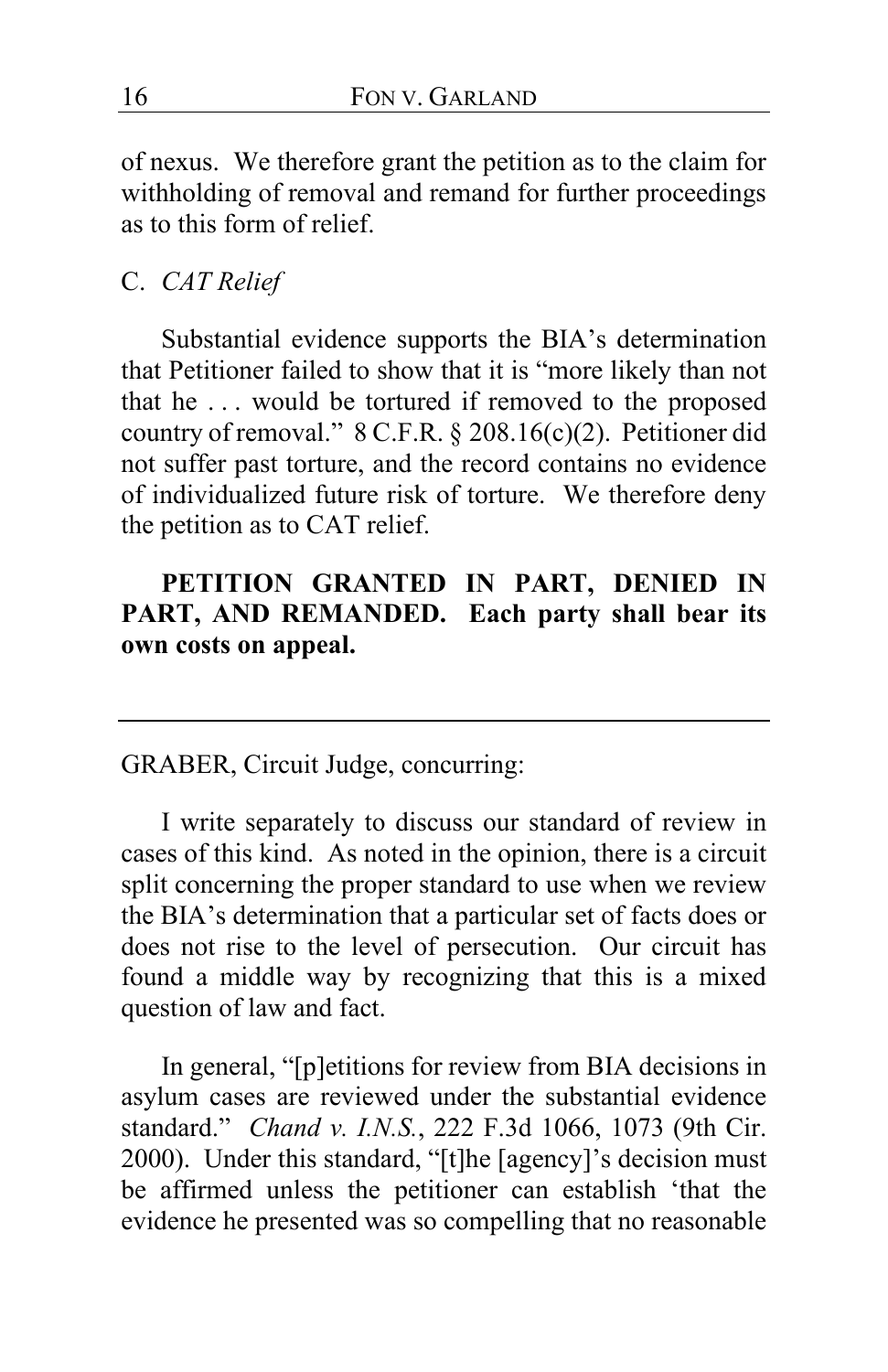factfinder could fail to find [eligibility for asylum]." *Pal v. I.N.S.*, 204 F.3d 935, 937 n.2 (9th Cir. 2000) (third alteration in original) (quoting *I.N.S. v. Elias-Zacarias*, 502 U.S. 478, 483–84 (1992)). "This strict standard bars a reviewing court from independently weighing the evidence and holding that the petitioner is eligible for asylum, except in cases where compelling evidence is shown." *Kotasz v. I.N.S.*, 31 F.3d 847, 851 (9th Cir. 1994).

<span id="page-16-2"></span>Our cases contain, at first glance, an apparent inconsistency. In scores of cases, both published and unpublished, we have held that we "review for substantial evidence the BIA's particular determination that a petitioner's past harm 'do[es] not amount to past persecution.'" *Sharma v. Garland*, 9 F.4th 1052, 1061 (9th Cir. 2021) (alteration in original) (citation omitted).**[1](#page-16-0)** But in two cases, we held that we review de novo "[w]hether particular acts constitute persecution for asylum purposes." *Kaur v. Wilkinson*, 986 F.3d 1216, 1221 (9th Cir. 2021); *accord Boer-Sedano v. Gonzales*, 418 F.3d 1082, 1088 (9th Cir. 2005). In my view, no true inconsistency exists.

<span id="page-16-1"></span>Whether facts meet a legal standard presents a mixed question of law and fact. *See U.S. Bank Nat'l Ass'n ex rel. CWCapital Asset Mgmt. LLC v. Village at Lakeridge, LLC*,

<span id="page-16-0"></span>**<sup>1</sup>** *Accord Villegas Sanchez v. Garland*, 990 F.3d 1173, 1179 (9th Cir. 2021); *Duran-Rodriguez v. Barr*, 918 F.3d 1025, 1028–29 (9th Cir. 2019); *Wakkary v. Holder*, 558 F.3d 1049, 1060 (9th Cir. 2009); *Karapetyan v. Mukasey*, 543 F.3d 1118, 1124–25 (9th Cir. 2008), *superseded by statute on other grounds as stated in Owino v. Holder,* 575 F.3d 956, 958 (9th Cir.2009) (per curiam); *Gu v. Gonzales*, 454 F.3d 1014, 1018–19 (9th Cir. 2006); *Mansour v. Ashcroft*, 390 F.3d 667, 672 (9th Cir. 2004); *Mihalev v. Ashcroft*, 388 F.3d 722, 726, 730 (9th Cir. 2004); *Singh*, 134 F.3d at 967–69; *Prasad v. I.N.S.*, 47 F.3d 336, 339–40 (9th Cir. 1995).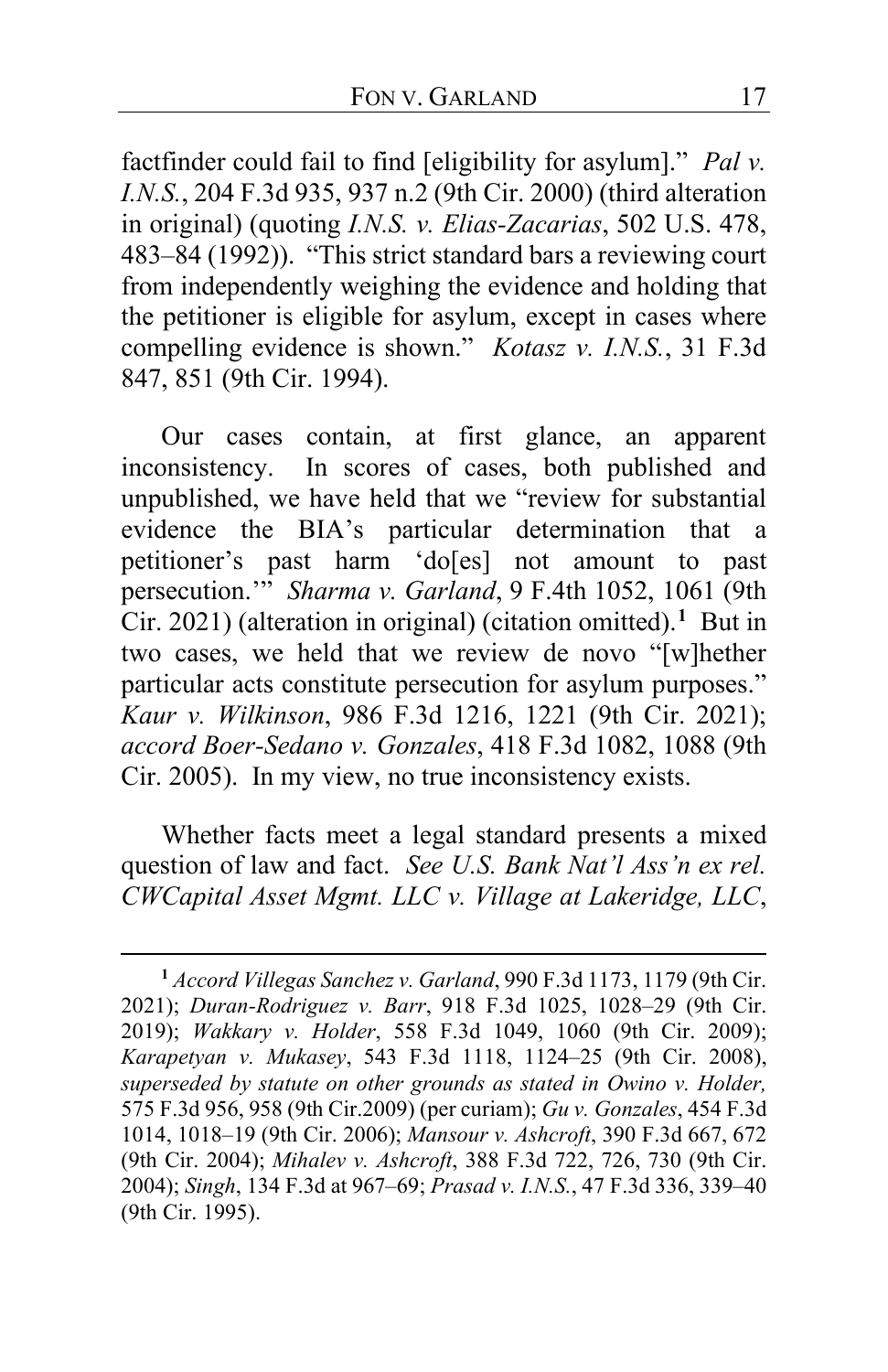138 S. Ct. 960, 966 (2018) (holding that "whether the historical facts found satisfy the legal test" presents a "mixed question of law and fact" (internal quotation marks omitted)). "Mixed questions are not all alike." *Id.* at 967. Which standard we apply "all depends—on whether answering [the mixed question] entails primarily legal or factual work." *Id.* If answering the mixed question is primarily a legal exercise, then we review de novo. *See Cordoba v. Holder*, 726 F.3d 1106, 1113 (9th Cir. 2013) ("[W]e review *de novo* both purely legal questions and mixed questions of law and fact requiring us to exercise judgment about legal principles." (quoting *Mendoza-Pablo v. Holder*, 667 F.3d 1308, 1312 (9th Cir. 2012))). But if answering the mixed question is primarily factual, then we review with deference to the fact-finder. *See also Cha Liang v. Att'y Gen.*, 15 F.4th 623, 626–30 (3rd Cir. 2021) (Jordan, J., concurring) (opining that past persecution is a mixed question of law and fact).

<span id="page-17-0"></span>Usually, determining whether an applicant's harm crosses the persecution threshold involves very little legal work. *See, e.g.*, *Singh v. I.N.S.*, 134 F.3d 962, 967 (9th Cir. 1998) ("This inquiry is heavily fact-dependent ...."); *Cordon-Garcia v. I.N.S.*, 204 F.3d 985, 991 (9th Cir. 2000) ("The determination that actions rise to the level of persecution is very fact-dependent . . . ."). In those circumstances, our task is to measure the severity of the alleged harms that the applicant has suffered, and then, "looking at the cumulative effect of all the incidents[,]  $\dots$ compar[e] the facts of [the p]etitioner's case with those of similar cases." *Singh*, 134 F.3d at 967–68. In other words, we "take[] a raft of case-specific historical facts, consider[] them as a whole, balance[] them one against another—all to make a determination" as to whether the facts in our case compare favorably to the facts in other cases. *Village at*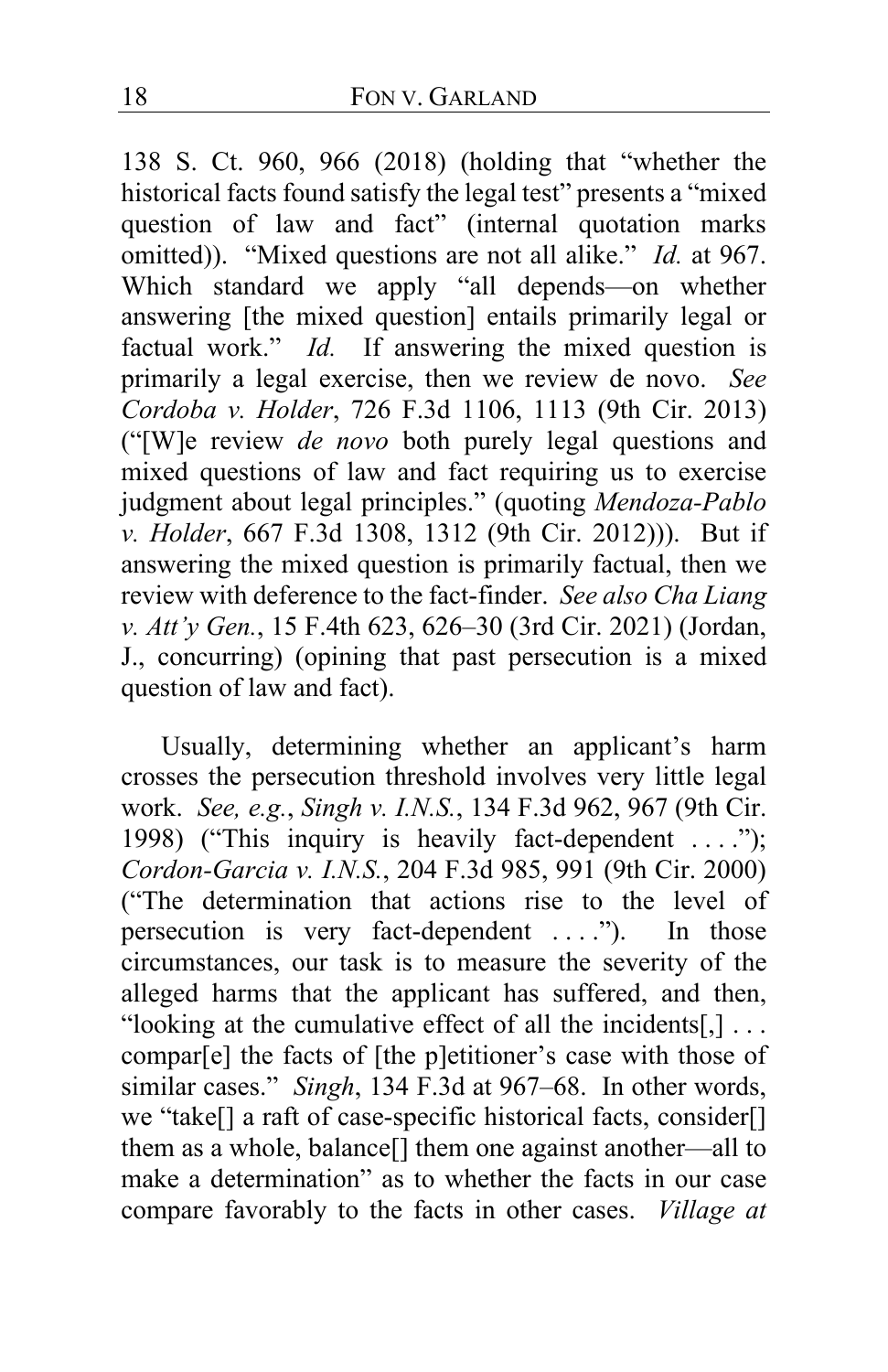*Lakeridge, LLC*, 138 S. Ct. at 968 (footnote omitted). "That is about as factual sounding as any mixed question gets." *Id.* For those reasons, generally we "review for substantial evidence the BIA's particular determination that a petitioner's past harm does not amount to past persecution." *Sharma*, 9 F.4th at 1060 (internal quotation marks omitted).

<span id="page-18-1"></span><span id="page-18-0"></span>In rare cases, though, answering the mixed question entails very little factual work. For example, in *Kaur*, 986 F.3d at 1219, a group of men attempted to gang-rape the petitioner. The petitioner sought asylum, but the BIA rejected her claim, concluding that "the attempted gang rape could not rise to the level of persecution unless [the petitioner] produced evidence of treatment for psychological harm or further specific testimony regarding ongoing issues stemming from the attack." *Id.* at 1221, 1222 (internal quotation marks omitted). On de novo review, we rejected the agency's evidentiary rule. *Id.* at 1222. But, unlike in other persecution cases, we did not compare the factual severity of the attempted rape of petitioner with similar facts in other cases. Instead, we analogized the nature of attempted rape to the "highly offensive" nature of rape itself. *See id.* at 1224 ("Attempted rape, like rape itself, carries the hallmarks of persecutory conduct."). And we concluded that the BIA erred as a matter of law "by diminishing this serious sexual violence and insisting that [the petitioner] produce evidence of additional or ongoing harms." *Id.* at 1227.

Similarly, in *Boer-Sedano*, our analysis centered on the legal nature of sexual assault. 418 F.3d at 1088 ("We have held that sexual assault, including forced oral sex, may constitute persecution. Therefore, there can be no doubt that the nine sex acts that [the petitioner] was forced to perform rise to the level of persecution." (internal citation omitted)). *Boer-Sedano* cited *Hernandez-Montiel v. I.N.S.*, 225 F.3d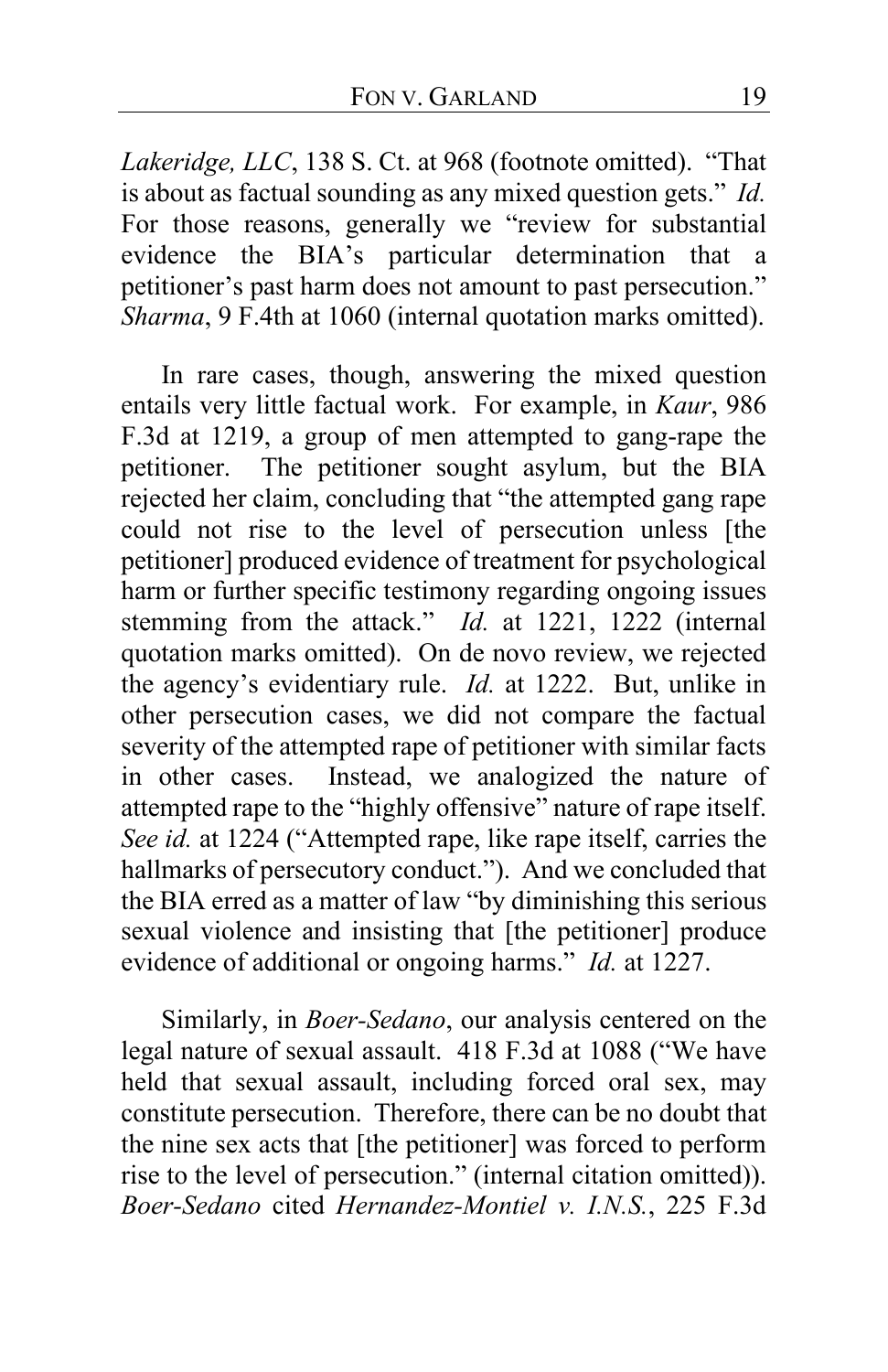1084 (9th Cir. 2000), *overruled on other grounds by Thomas v. Gonzales*, 409 F.3d 1177 (9th Cir. 2005), *vacated*, 547 U.S. 183 (2006), for the proposition that de novo review was appropriate. *Hernandez-Montiel* held that the BIA had erred as a matter of law by ruling that sexual assault by police officers did not count as persecution. *Id.* at 1097–98. *Hernandez-Montiel*, in turn, cited *Pitcherskaia v. I.N.S.*, 118 F.3d 641, 646 (9th Cir. 1997), which reviewed de novo the meaning of the *statutory* term "persecution" and held that an intent to punish the petitioner is not a necessary element. *Pitcherskaia* cited *Fisher v. I.N.S.*, 79 F.3d 955, 961 (9th Cir. 1996) (en banc), which reviewed the BIA's legal interpretations of the immigration statutes de novo but reviewed for substantial evidence the BIA's determination that the petitioner failed to establish that she suffered past persecution. In other words, if one follows the entire trail of citations, the originating precedent, *Fisher*, reviewed *for substantial evidence* the BIA's ruling that the petitioner had failed to establish past persecution. Thus, the provenance of *Boer-Sedano*'s method of analysis is questionable.

<span id="page-19-0"></span>Regardless of that transformation, though, *Boer-Sedano*, like *Kaur*, illustrates the unusual circumstance in which the focal point of the analysis of a mixed question was not the *factual* nature of the specific harm that the petitioner had suffered, but rather the *legal* significance of that kind of harm. In *Kaur*, we also analyzed the *legal* nature of what additional evidence the BIA could demand which, similarly, is not a factual issue. Because those analyses pertained to "developing auxiliary legal principles of use in other cases," *Village at Lakeridge, LLC*, 138 S. Ct. at 967, we reviewed de novo the mixed question whether the general category of harm qualifies to meet the persecution threshold.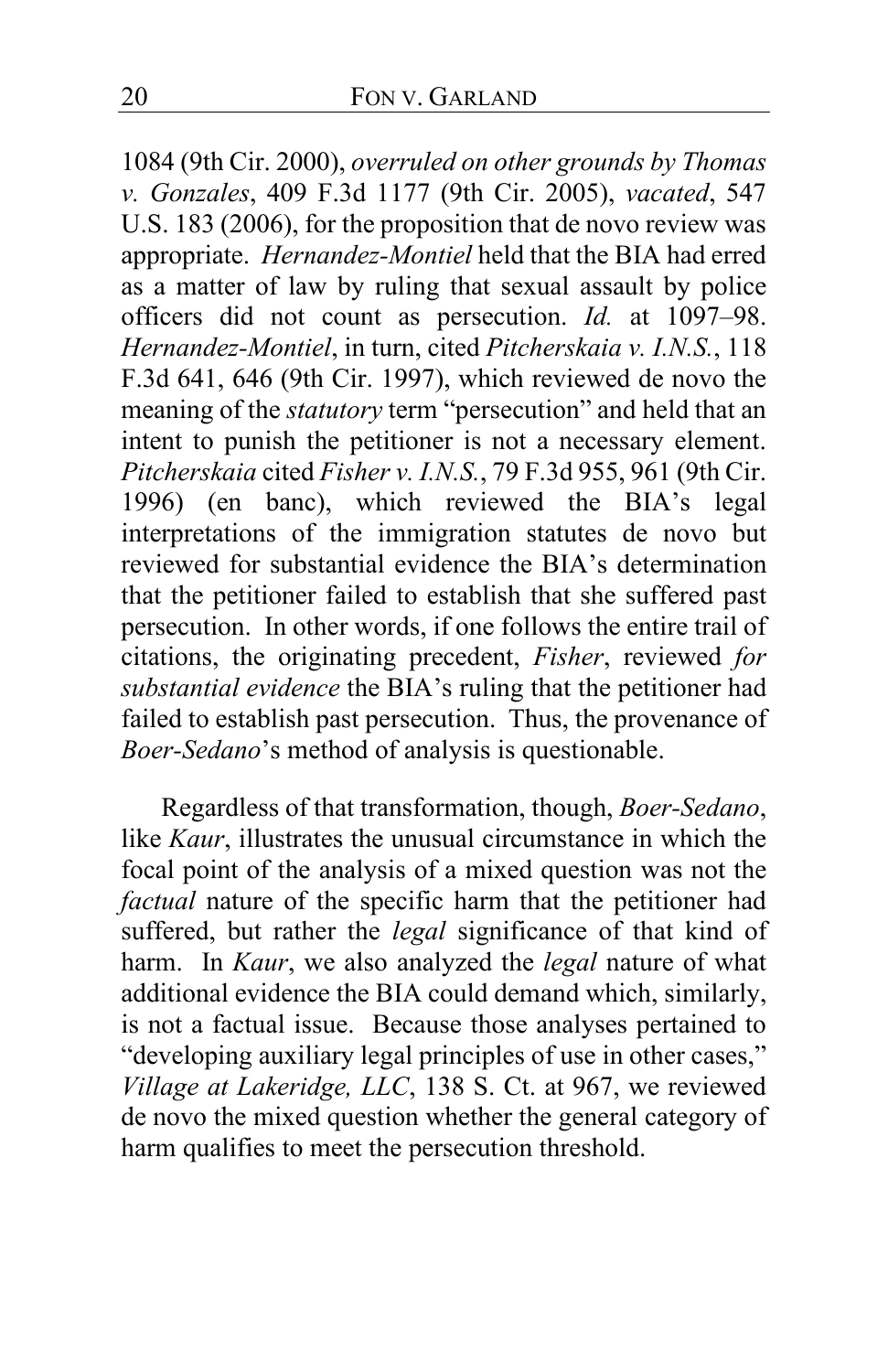The pertinent issue in this case is primarily factual, not legal. No one disputes that the general forms of harm that Petitioner experienced—a stabbing, the ransacking of a home, and credible death threats—can amount to persecution. Instead, the parties dispute whether the particular events that Petitioner experienced were severe enough, factually, to rise to the level of past persecution. We review that determination for substantial evidence. *Sharma*, 9 F.4th at 1061.

In sum, our circuit's law is consistent. Moreover, our precedent is, wisely, more nuanced than that of the circuits that have chosen substantial-evidence review in all cases or de novo review in all cases. That said, I share the view expressed in Judge Collins's concurrence that Supreme Court guidance on this important, recurring topic, on which the circuits have taken inconsistent positions, would be welcome.

#### COLLINS, Circuit Judge, concurring:

I concur in the panel opinion, which correctly holds that "the record compels the conclusion that Petitioner suffered past persecution." *See* Opin. at [13.](#page-12-0) I am unaware of any case in which we or any other circuit court has held that a stabbing—much less one with a 2–3-inch scar that required stitches and a hospital stay—does *not* entail a level of physical abuse sufficient to qualify as "persecution."**[1](#page-20-0)**

<span id="page-20-0"></span><sup>&</sup>lt;sup>1</sup> The dissent ignores the deferential standard of review that applies to the agency's *factual* findings when it downplays the severity of Petitioner's injury based on the dissent's own assessment of the record evidence concerning the nature of that injury. In his ruling, the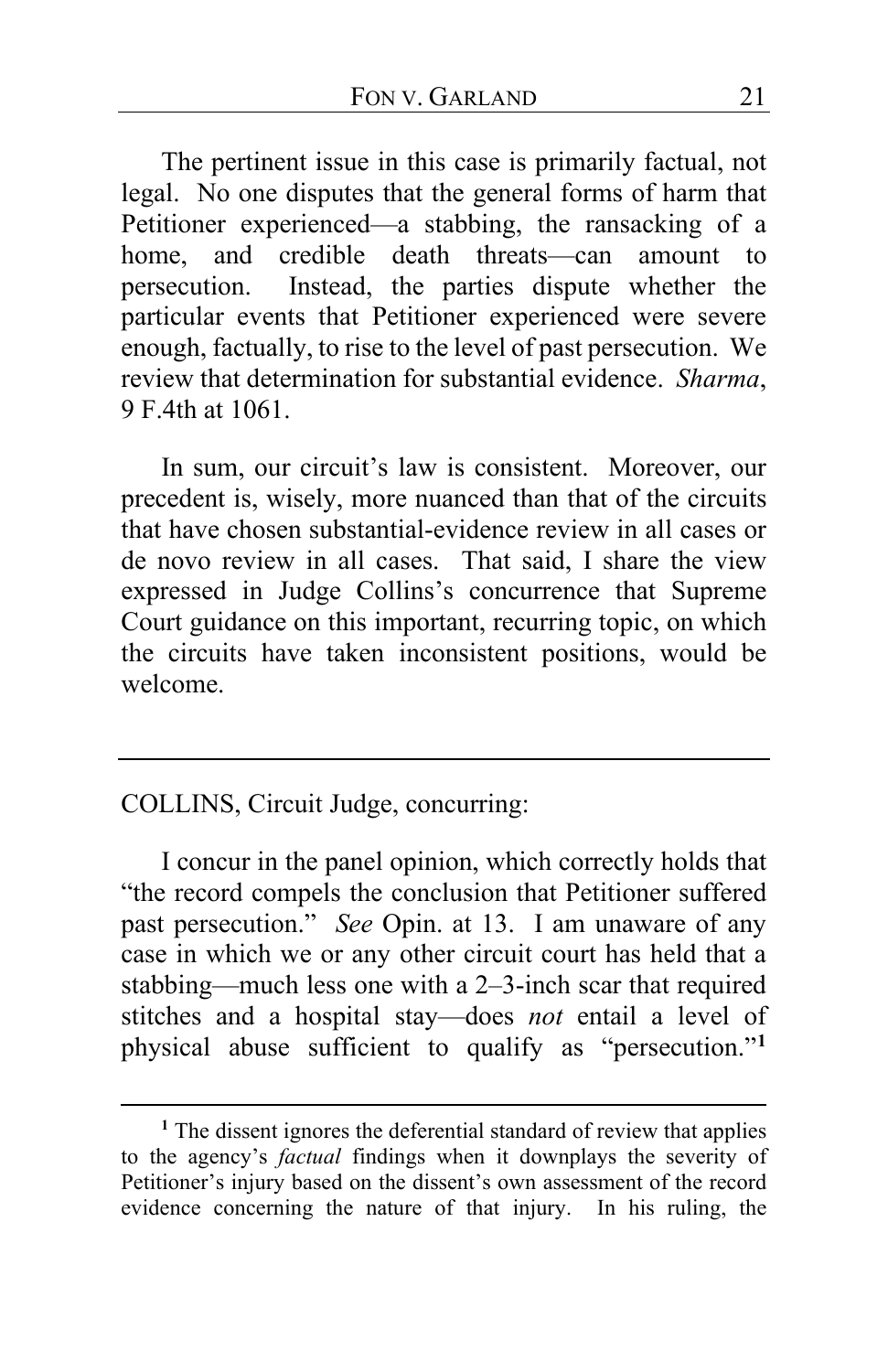Indeed, as the opinion notes, we have held that comparable violence constitutes persecution. *See Hoque v. Ashcroft*, 367 F.3d 1190, 1193, 1198 (9th Cir. 2004) (petitioner who was abducted, beaten with sticks, and stabbed established past persecution); *see also Kaur v. Wilkinson*, 986 F.3d 1216, 1222 (9th Cir. 2021) (noting that we have generally "concluded that physical violence is persecution") (citations and internal quotation marks omitted); *see also Li v. Holder*, 559 F.3d 1096, 1107 (9th Cir. 2009) ("It is well established that physical violence is persecution."); *Chand v. INS*, 222 F.3d 1066, 1073 (9th Cir. 2000) ("Physical harm has consistently been treated as persecution."). Accordingly, even if the question whether Petitioner's harms rose to the level of persecution is reviewed under the deferential standard of substantial-evidence review set forth in § 242(b)(4)(B) of the Immigration and Nationality Act ("INA"), *see* 8 U.S.C. § 1252(b)(4)(B), the petition here must be granted. I therefore agree with the opinion's conclusion that we need not decide whether that is in fact the correct standard of review.

<span id="page-21-0"></span>I write separately only to respond to Judge Graber's concurrence, which argues that substantial evidence is the

Immigration Judge ("IJ") credited Petitioner's testimony and found that he "was *stabbed* with a knife on his left midsection" (emphasis added). The IJ made that finding after personally examining the scar in court and explaining that it "appeared to be a two-and-a-half to three-inch scar on the left side of his midsection." The dissent suggests that the better reading of the record is that Petitioner was only "cut" and not stabbed, *see* Dissent at [34,](#page-33-0) but we lack the authority to set aside the IJ's finding that Petitioner was stabbed. *See* 8 U.S.C. § 1252(b)(4)(B) ("[T]he administrative findings of fact are conclusive unless any reasonable adjudicator would be compelled to conclude to the contrary."). Moreover, given the size of the scar, and the need for stitches and a hospital stay, the dissent's characterization of the resulting wound as a "minor physical injury" is plainly incorrect. *See* Dissent a[t 33.](#page-32-1)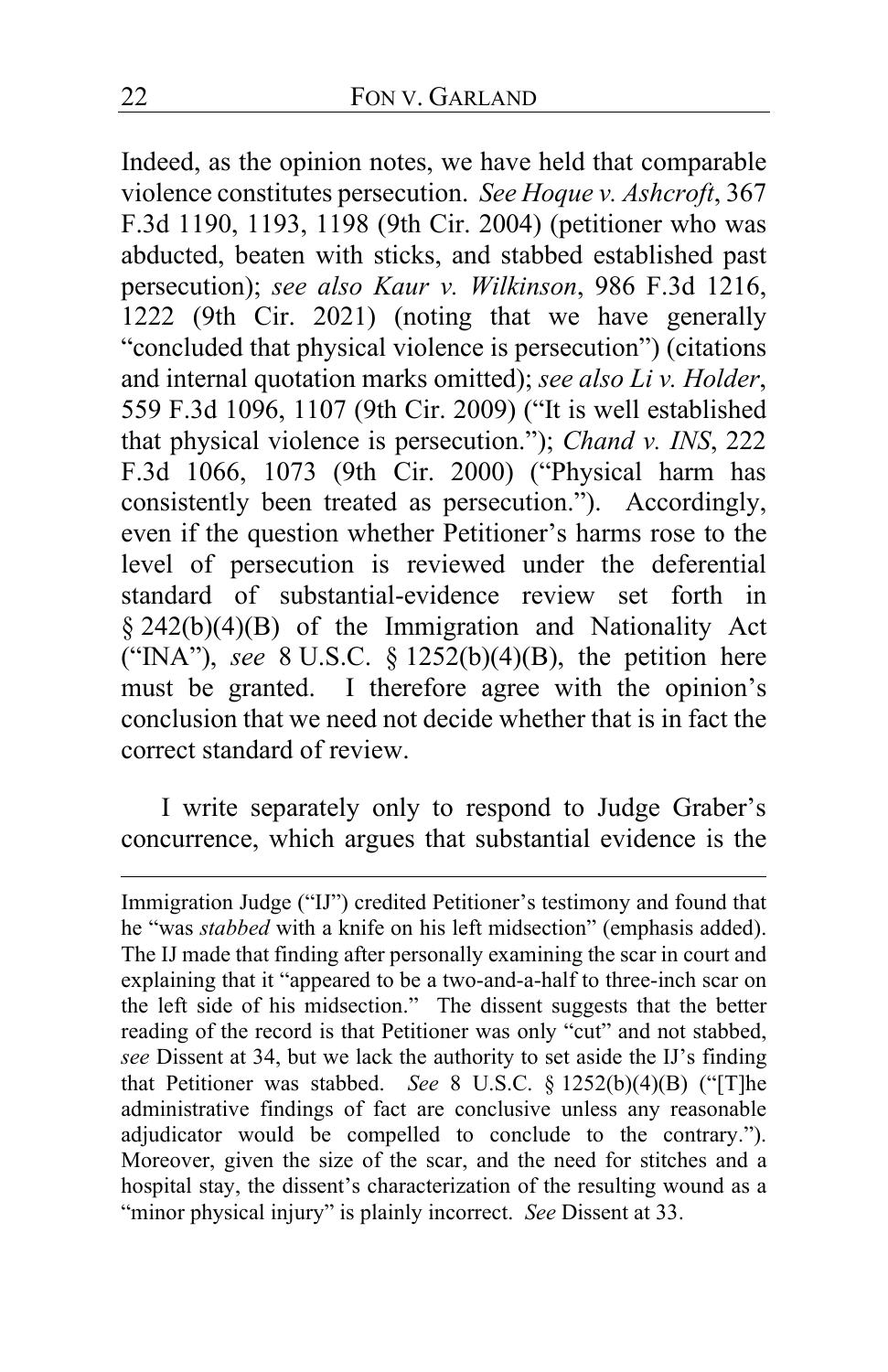correct standard of review for assessing whether a petitioner's abuse rises to the level of past persecution, except in "rare cases" in "which the focal point of the analysis of a mixed question was not the *factual* nature of the specific harm that the petitioner had suffered, but rather the *legal* significance of that kind of harm." *See* J. Graber Concurrence at [19–](#page-18-0)[20.](#page-19-0) Judge Graber makes a number of good points in favor of that position, but I think that the question is actually quite a bit more complicated than her concurrence suggests. At some point, it will fall to the en banc court, or perhaps the Supreme Court, to straighten out this area of the law.

<span id="page-22-1"></span>As an initial matter, our caselaw on this specific issue is internally inconsistent. In *Kaur*, we stated that "[o]nly the BIA's findings of fact are reviewed for substantial evidence" and that, consequently, "[w]hether particular acts constitute persecution for asylum purposes is a legal question reviewed de novo." 986 F.3d at 1221 (simplified). We made the same observation in *Boer-Sedano v. Gonzales*, 418 F.3d 1082 (9th Cir. 2005), even using italics to underscore the point: "*Whether particular acts constitute persecution for asylum* purposes is a legal question, which we review de novo." *Id*. at 1088. In support of that view, *Boer-Sedano* relied on *Hernandez-Montiel v. INS*, 225 F.3d 1084 (9th Cir. 2000), where we stated that de novo review applies to "the legal question of the meaning of persecution." *Id*. at 1097 (citation omitted).**[2](#page-22-0)** By contrast, in a different line of decisions, we have endorsed the exact opposite view that, even if the underlying facts are undisputed, the question

<span id="page-22-0"></span>**<sup>2</sup>** *Hernandez-Montiel* was overruled on other grounds in *Thomas v. Gonzales*, 409 F.3d 1177 (9th Cir. 2005) (en banc), and *Thomas* was in turn vacated and remanded on other grounds, *see Gonzales v. Thomas*, 547 U.S. 183 (2006).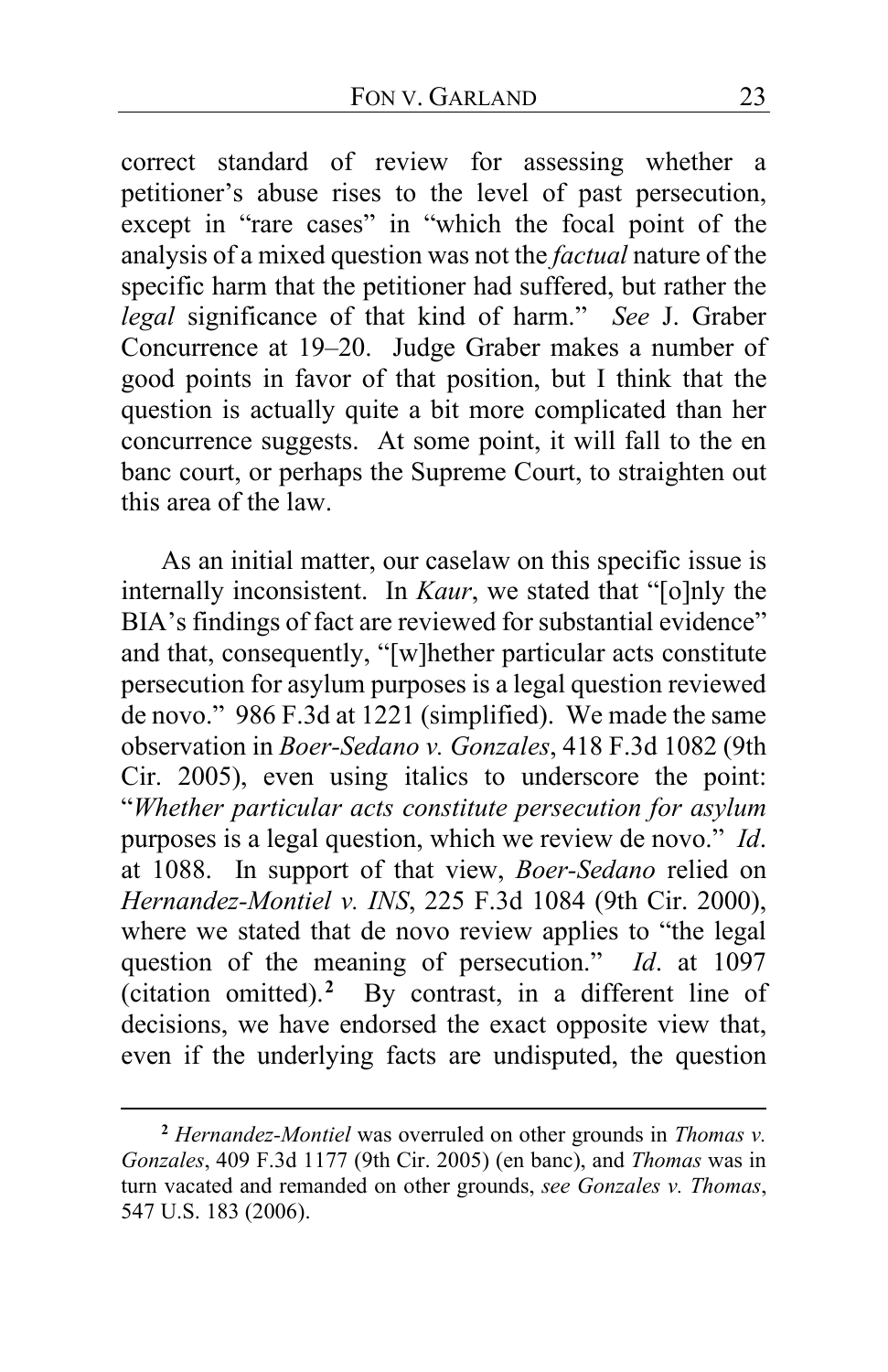whether the petitioner's harms "rise to the level of past persecution" is reviewed only for substantial evidence. *See Villegas Sanchez v. Garland*, 990 F.3d 1173, 1179 (9th Cir. 2021) (citing *Prasad v. INS*, 47 F.3d 336, 339 (9th Cir. 1995)); *see also*, *e.g.*, *Sharma v. Garland*, 9 F.4th 1052, 1060 (9th Cir. 2021) (citing *Villegas Sanchez* and *Prasad*).

Judge Graber argues that these conflicting lines of cases can be reconciled by viewing them as appropriately applying different standards of review to this "mixed question of law and fact." *See* J. Graber Concurrence at [17–](#page-16-1)[20.](#page-19-0) Relying on the standards that the Supreme Court has set forth for reviewing the findings of lower courts, *see U.S. Bank N.A. ex rel. CWCapital Asset Management LLC v. Village of Lakeridge, LLC*, 138 S. Ct. 960 (2018), Judge Graber argues that if the question whether a petitioner's past mistreatment rises to the level of "persecution" is one that "involves very little legal work," then it should be reviewed only for substantial evidence, but if it "entails very little factual work," then it should be reviewed de novo. *See* J. Graber Concurrence at [18](#page-17-0)[–19.](#page-18-1) There is some force to this position, but it overlooks several significant complicating considerations.

First, Judge Graber's proposed solution implicates a further intra-circuit split. We have said many times that "[w]e review de novo the BIA's determinations on questions of law *and mixed questions of law and fact.*" *Conde Quevedo v. Barr*, 947 F.3d 1238, 1241 (9th Cir. 2020) (emphasis added); *see also Medina-Rodriguez v. Barr*, 979 F.3d 738, 744 (9th Cir. 2020) (same); *Cordoba v. Barr*, 962 F.3d 479, 481–82 (9th Cir. 2020) ("We review the agency's factual findings for substantial evidence, but review '*de novo* both purely legal questions and mixed questions of law and fact requiring us to exercise judgment about legal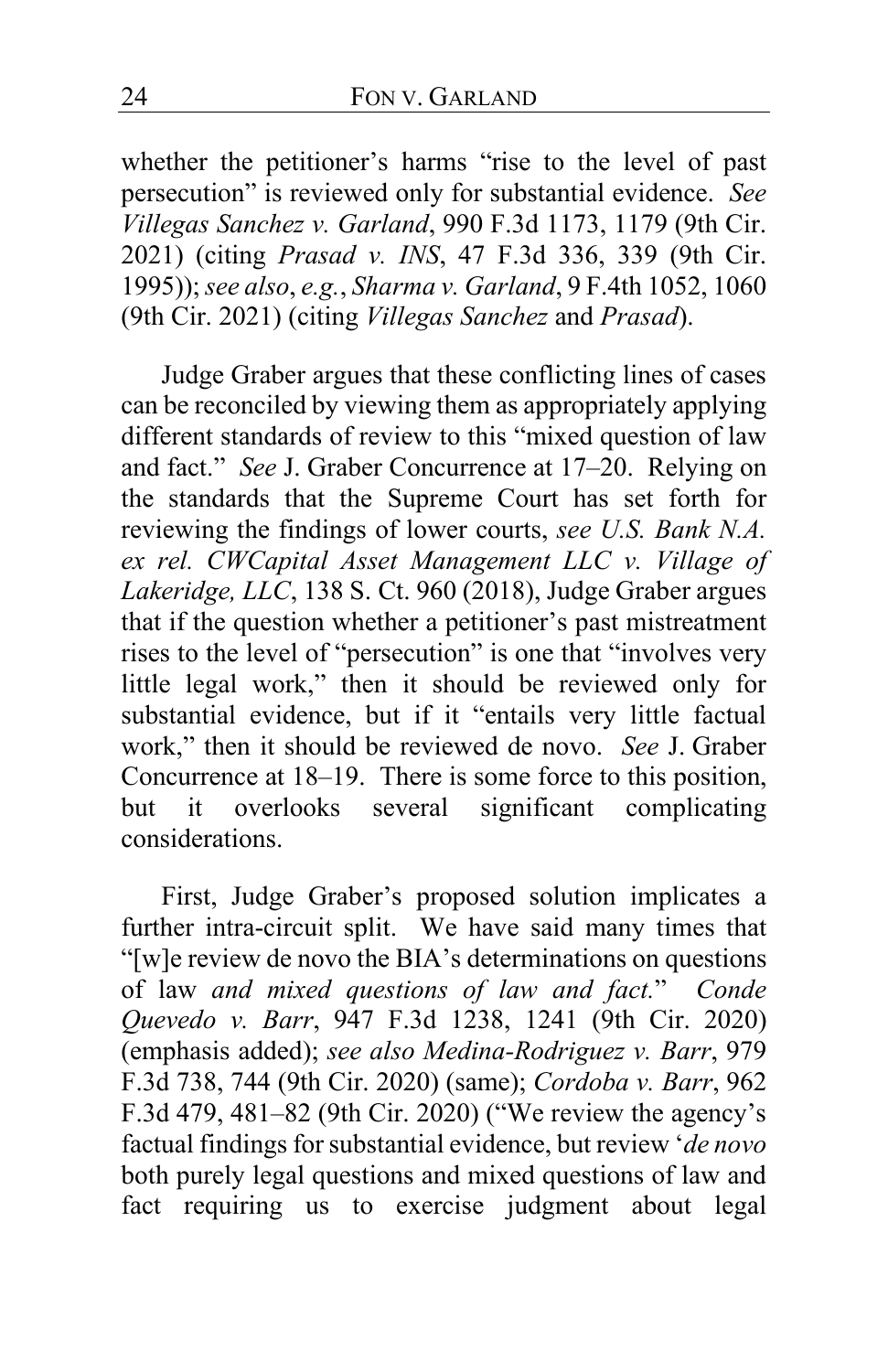principles.'") (citation omitted); *Cordoba v. Holder*, 726 F.3d 1106, 1113 (9th Cir. 2013) ("We review the BIA's purely factual determinations for substantial evidence. However, we review *de novo* both purely legal questions and mixed questions of law and fact requiring us to exercise judgment about legal principles.") (citation omitted); *Khunaverdiants v. Mukasey*, 548 F.3d 760, 765–66 (9th Cir. 2008) (after identifying issue as a "mixed question of law and fact," court held that "[w]e review the agency's application of legal standards de novo").

But, once again, we have also said the exact opposite in a different set of cases. *See Haile v. Holder*, 658 F.3d 1122, 1125 (9th Cir. 2011) ("Questions of law are reviewed de novo. We review factual findings and determinations of mixed questions of law and fact for substantial evidence.") (citations omitted); *Zumel v. Lynch*, 803 F.3d 463, 471 (9th Cir. 2015) ("'We review agency factual findings and determinations of mixed questions of law and fact for substantial evidence,' and legal questions de novo.") (citation omitted); *Khan v. Holder*, 584 F.3d 773, 776 (9th Cir. 2009) ("We review agency factual findings and determinations of mixed questions of law and fact for substantial evidence."). This additional intra-circuit conflict only underscores the need for en banc review, in an appropriate case, to restore coherence to our caselaw in this area.

Judge Graber apparently believes that *U.S. Bank* already resolves these intra-circuit conflicts, but that assumes that *U.S. Bank*'s standards for reviewing *judicial* findings are directly applicable to this administrative context. The Supreme Court itself has not yet taken that step, however. *See Guerrero-Lasprilla v. Barr*, 140 S. Ct. 1062 (2020) (holding that "the application of law to undisputed facts"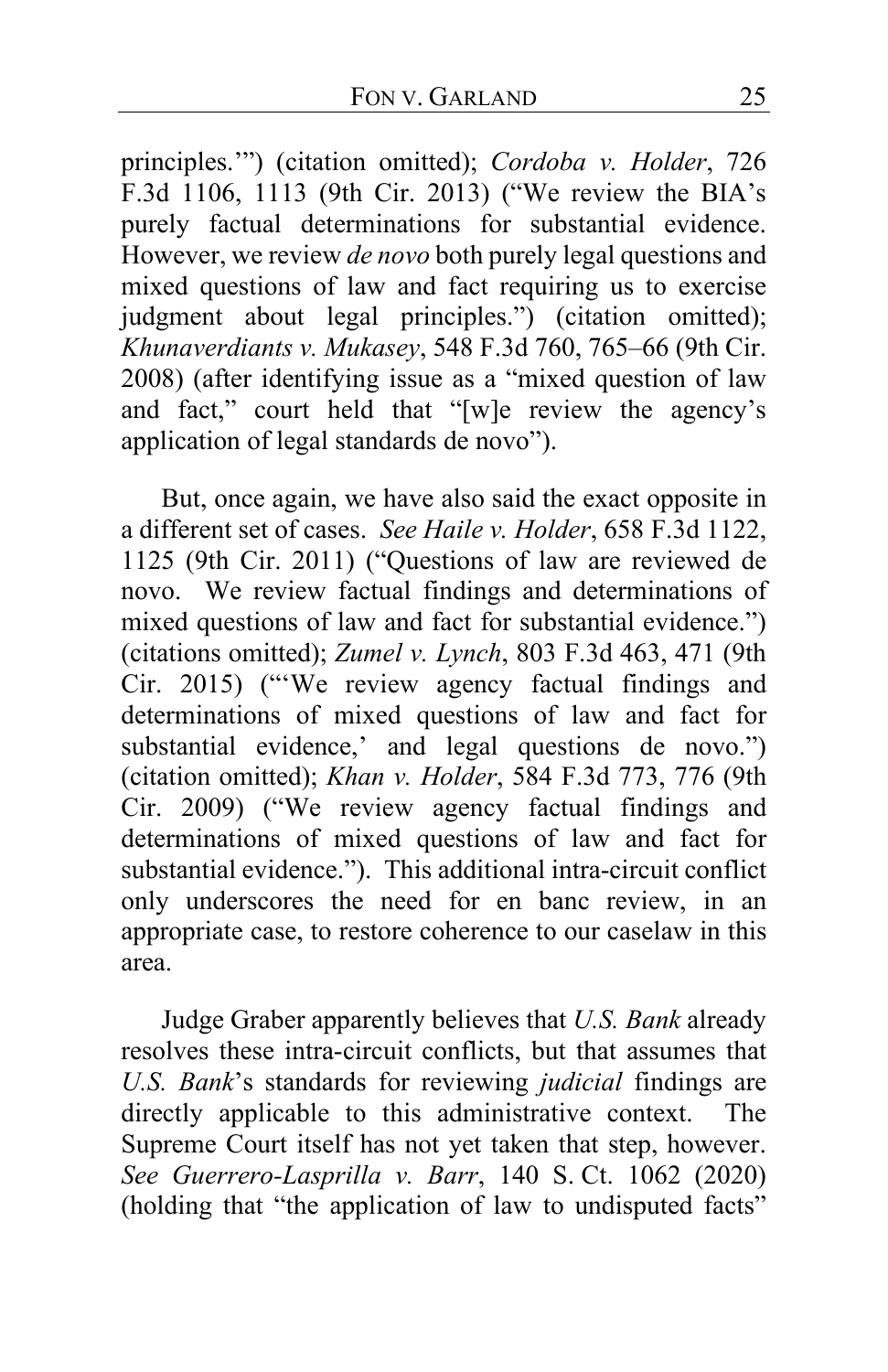qualifies as a "question of law" that courts may review under INA  $\S 242(a)(2)(D)$ , but expressly declining to address whether *U.S. Bank* applies to such a "mixed question of law and fact," noting that the cases before it "present no such question involving the standard of review") (citation omitted).

More importantly, Judge Graber ignores the gloss that the Supreme Court itself put on *U.S. Bank* in its subsequent decision in *Google LLC v. Oracle Am., Inc.*, 141 S. Ct. 1183 (2021). Addressing the standards for reviewing a mixed question of law and fact, the *Google* Court "explained that a reviewing court should try to break such a question into its separate factual and legal parts, reviewing each according to the appropriate legal standard. But *when a question can be reduced no further*, we have added that 'the standard of review for a mixed question all depends—on whether answering it entails primarily legal or factual work.'" *Id*. at 1199 (quoting *U.S. Bank*, 138 S. Ct. at 967) (emphasis added). The *U.S. Bank* rule that Judge Graber invokes thus applies only if the predicate question cannot first be broken down into "separate factual and legal parts." *Id*. As two judges of the Third Circuit have argued, this aspect of *Google* supports the view that the standard of review here is de novo, contrary to the view reached by Judge Graber's concurrence. *See Liang v. Attorney General*, 15 F.4th 623, 626–27 (3d Cir. 2021) (Jordan, J., joined by Ambro, J., concurring); *see also id*. at 629 (criticizing another Third Circuit case that appeared to endorse a position similar to the one Judge Graber adopts). They concluded that, once the factual and legal components are separated as *Google* requires, "the question of whether those events meet the legal definition of persecution is reviewed de novo because it is plainly an issue of law.'' *Id*. at 627 (simplified); *see also id*. (concluding that *Google* requires de novo review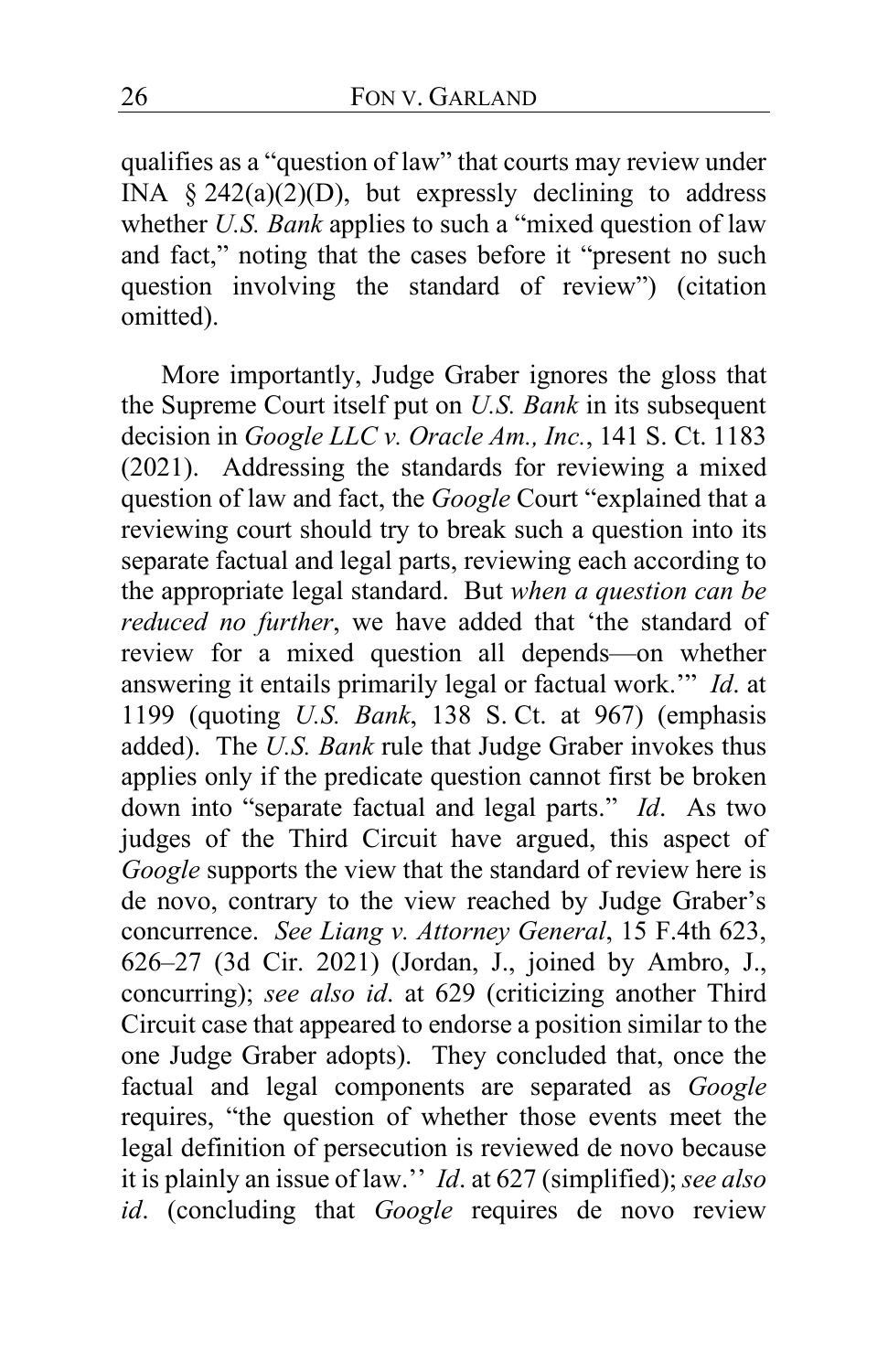because, "when it comes to the determination of past persecution, the factual and legal parts are separate and distinct").

Second, Judge Graber's proposed resolution of these intra-circuit conflicts does not fit well with the terms of the INA. In setting forth the standard of review we are to apply in deciding petitions for review in immigration cases,  $§$  242(b)(4)(B) of the INA states only that "the administrative *findings of fact* are conclusive unless any reasonable adjudicator would be compelled to conclude to the contrary."  $8 \text{ U.S.C. } \frac{6}{9} \frac{1252(b)(4)(B)}{2}$  (emphasis added). It does not say that any other determinations are subject to this highly deferential standard of review. "Congress is presumed to know the law," *see Miranda B. v. Kitzhaber*, 328 F.3d 1181, 1189 (9th Cir. 2003), which has long distinguished between pure questions of law, mixed questions of law and fact, and factual findings, *see Pullman-Standard v. Swint*, 456 U.S. 273, 288–90 & n.19 (1982). But Congress chose only to subject "findings of fact" to this deferential standard of review.

Third, resolution of these intra-circuit conflicts may also require considering how "traditional administrative law principles" bear on the question. *Garland v. Ming Dai*, 141 S. Ct. 1669, 1679 (2021) (stating that, in addition to the specific rules set forth in the INA, "reviewing courts remain bound by traditional administrative law principles"). For example, failing properly to distinguish between the BIA's legal holdings and its factual conclusions obscures the question of what role, if any, principles of *Chevron* deference should play in this area. *See INS v. Aguirre-Aguirre*, 526 U.S. 415, 425 (1999) (stating that "the BIA should be accorded *Chevron* deference as it gives ambiguous statutory terms 'concrete meaning through a process of case-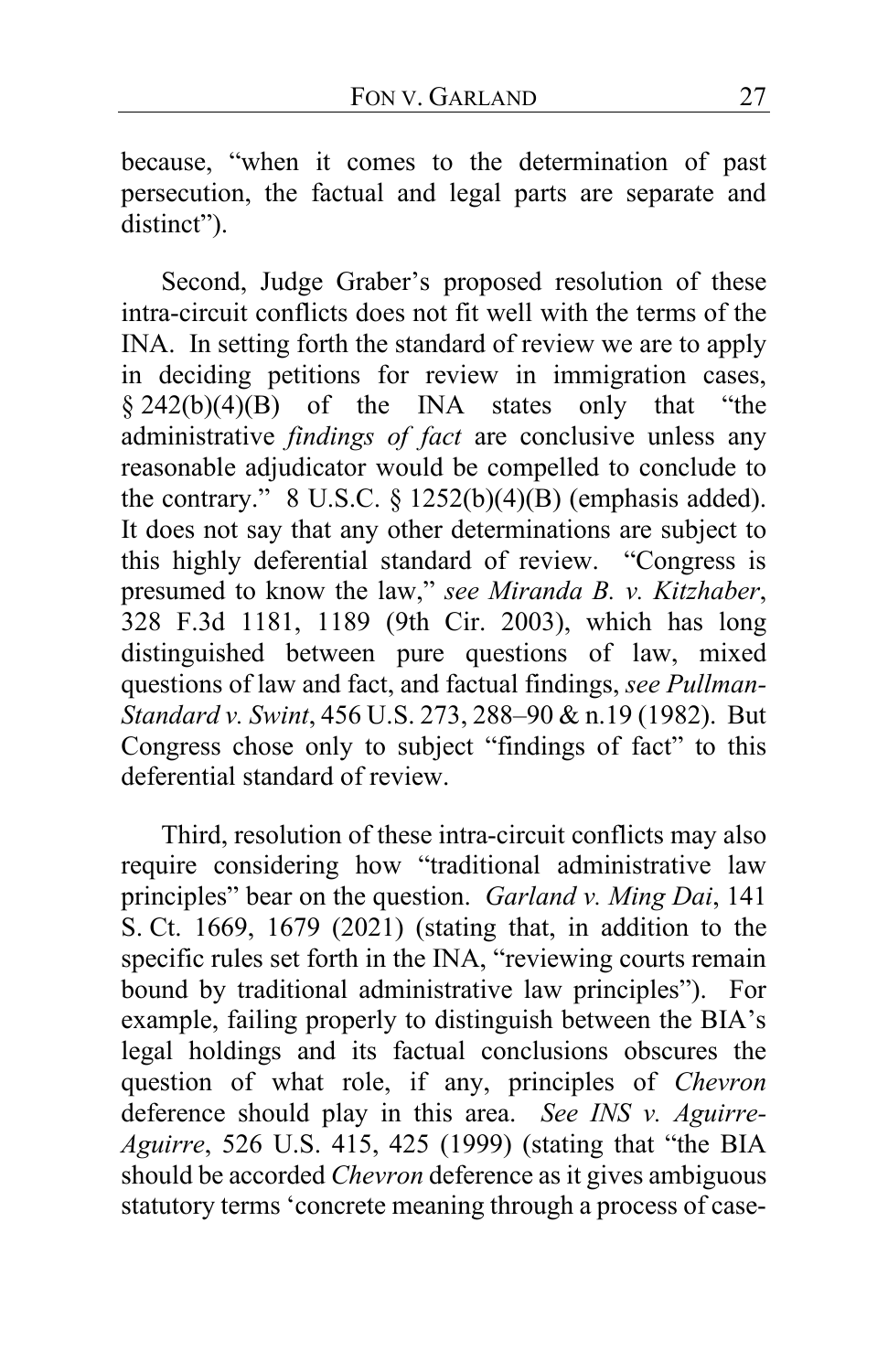by-case adjudication'") (citation omitted). Moreover, some of our cases have assumed that the traditional "substantial evidence" principles of administrative review applied in *INS v. Elias-Zacarias*, 502 U.S. 478 (1992), require that we review "mixed questions of law and fact" only "for substantial evidence." *See*, *e.g.*, *Khan*, 584 F.3d at 776. That may or may not be correct, but it also raises the possibility that perhaps we should apply a different form of "substantial evidence" review from the specific one that the INA expressly establishes for "findings of fact." *Cf*. *Ahearn v. Saul*, 988 F.3d 1111, 1115 (9th Cir. 2021) (holding that the "substantial evidence" review applicable in social security cases is distinct from the "compelled to conclude" standard of INA § 242(b)(4)(B)); *but cf*. *Elias-Zacarias*, 502 U.S. at 481 & n.1 (equating the Court's "compelled" standard which had not yet been added to the INA—to traditional "substantial evidence" review generally).

Fourth, treating the question here—*i.e.*, whether certain undisputed harms rise to the level of past persecution—as a factual finding subject to  $\S$  242(b)(4)(B)'s highly deferential standard of review seems hard to square with the *agency's* own view of the matter. In reviewing a decision of an IJ, the Board of Immigration Appeals ("BIA") operates under an analogous distinction between deferential review of factual findings and de novo review of legal conclusions. The applicable regulations state that "[t]he Board will not engage in de novo review of findings of fact determined by an immigration judge. Facts determined by the immigration judge, including findings as to the credibility of testimony, shall be reviewed only to determine whether the findings of the immigration judge are clearly erroneous." 8 C.F.R.  $§ 1003.1(d)(3)(i)$ . By contrast, the "Board may review questions of law, discretion, and judgment and all other issues in appeals from decisions of immigration judges *de*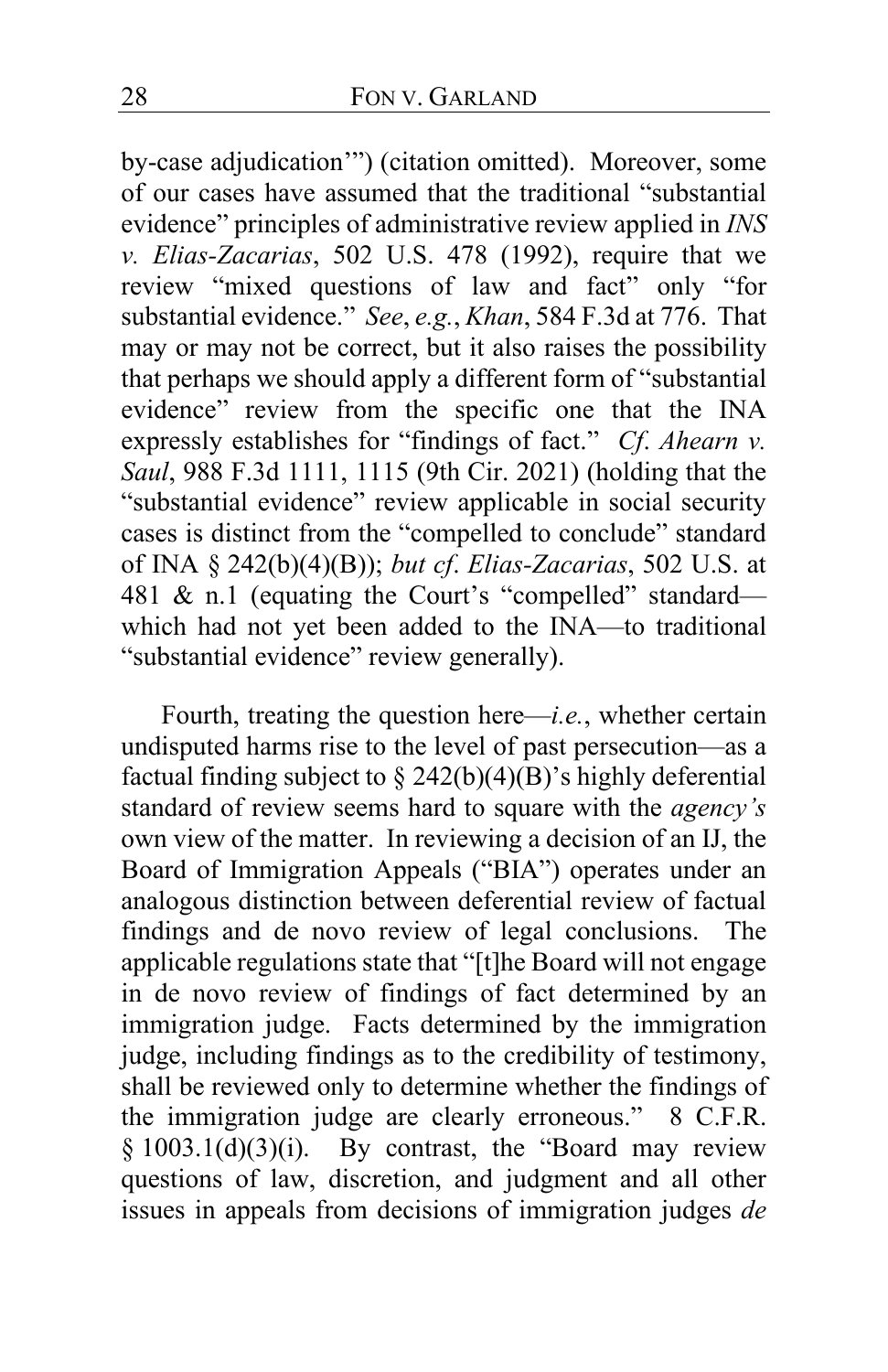*novo*." *Id.* § 1003.1(d)(3)(ii). Notably, in applying these rules, the BIA has squarely held that "[t]he clearly erroneous standard therefore does not apply to the application of legal standards, *such as whether the facts established by an alien amount to past persecution* or a well-founded fear of persecution." *In re A–S–B–*, 24 I. & N. Dec. 493, 496–97 (BIA 2008) (simplified) (emphasis added), *overruled in part on other grounds by In re Z–Z–O–*, 26 I. & N. Dec. 586, 589– 91 (BIA 2015).

As the Tenth Circuit has aptly noted, "[i]t is certainly odd, to say the least, for this court to review for substantial evidence a determination the BIA itself has concluded is legal in nature," and that "is especially true when the BIA's governing regulations forbid it from engaging in factfinding." *Xue v. Lynch*, 846 F.3d 1099, 1105 (10th Cir. 2017) (declining to decide the issue, because it had not properly been raised in the petition for review); *see also Liang*, 15 F.4th at 627 (Jordan, J., joined by Ambro, J., concurring) (noting that the BIA's treatment of the issue as a question of law supports applying de novo review in the court of appeals). Treating the question here as a "factual finding[]" subject to  $\S$  242(b)(4)(B) would effectively require us to say that what is concededly a question of law in the BIA somehow transmogrifies into a question of fact when the case leaves the BIA and comes before our court. That does not make much sense. The dissonance is all the more striking given that the courts of appeals are sometimes called upon to uphold and enforce the BIA's treatment of such questions as questions of law. *See*, *e.g.*, *Maldonado v. Barr*, 776 F. App'x 29, 30 (2d Cir. 2019) (holding that BIA properly applied de novo review in reversing IJ's conclusion that alien's mistreatment "rose to the level of persecution").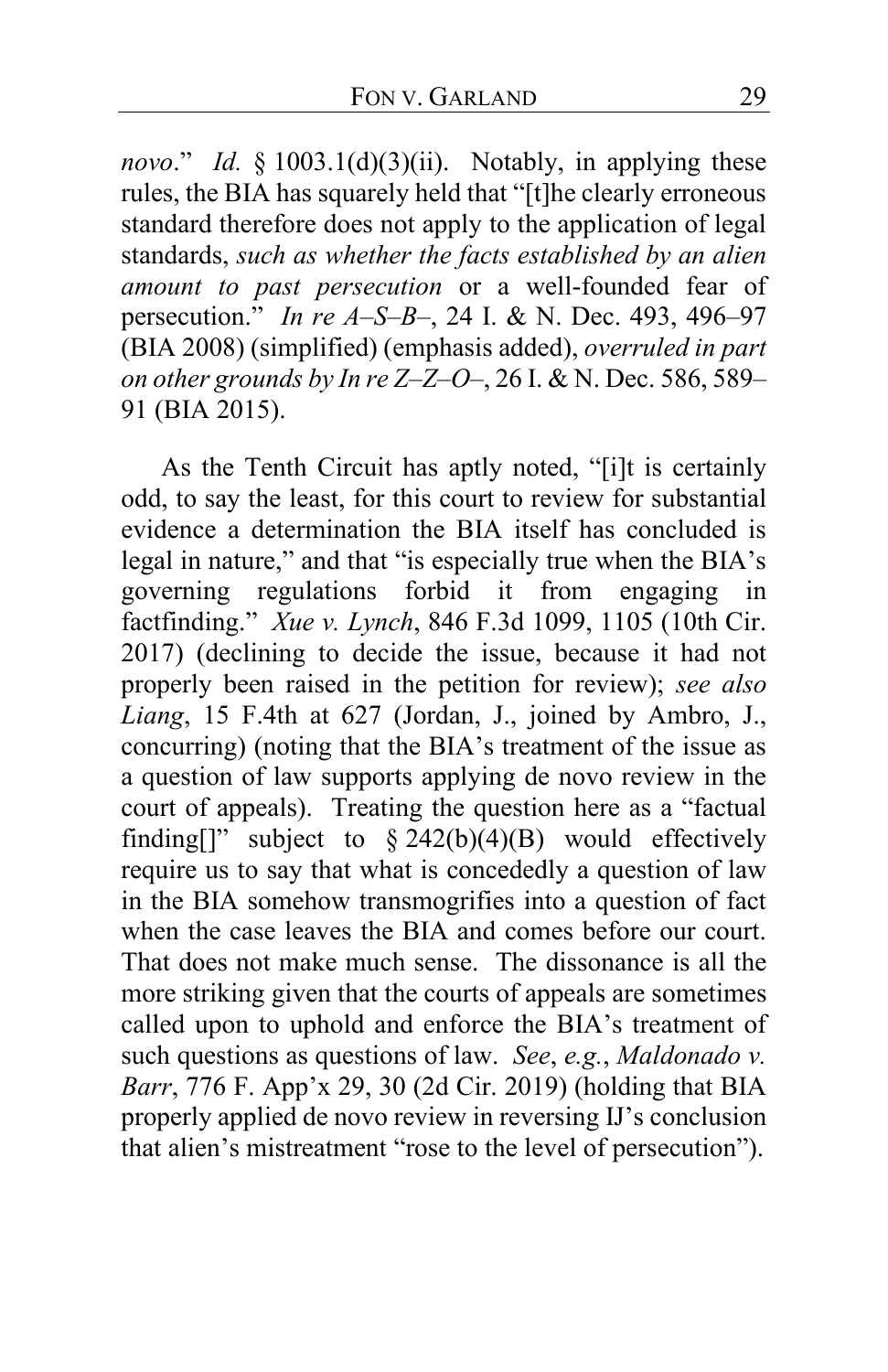On top of all these considerations, there is a significant circuit split on this issue, as Judge Graber acknowledges in her concurrence. *See* J. Graber Concurrence at [16;](#page-15-0) *see also Xue*, 846 F.3d at 1105 n.11 ("The circuits are split as to the standard of review applicable to the question whether an undisputed set of facts constitute persecution.").

\* \* \*

As the foregoing discussion makes clear, our caselaw on this subject is a bit of a mess. It is not my purpose in this concurrence to take a position as to how these issues should ultimately be resolved. My point is that the level of internal inconsistency and intellectual confusion in our caselaw has become so great that only the en banc court can straighten it out (unless the Supreme Court decides to address the existing circuit split). Accordingly, in my view, the en banc court should take up these issues in an appropriate case in which the standard of review would make a difference. But given that the Petitioner here prevails even if we apply a more deferential standard of review to the agency's decision, this is not that case.

Subject to these observations, I concur in the panel opinion in this case.

CHOE-GROVES, Judge, concurring in part and dissenting in part:

I concur with the majority in denying Petitioner's request for relief under the Convention Against Torture ("CAT"). Because substantial evidence supports the Board of Immigration Appeals' ("BIA") denial of Petitioner's applications for asylum and withholding of removal, I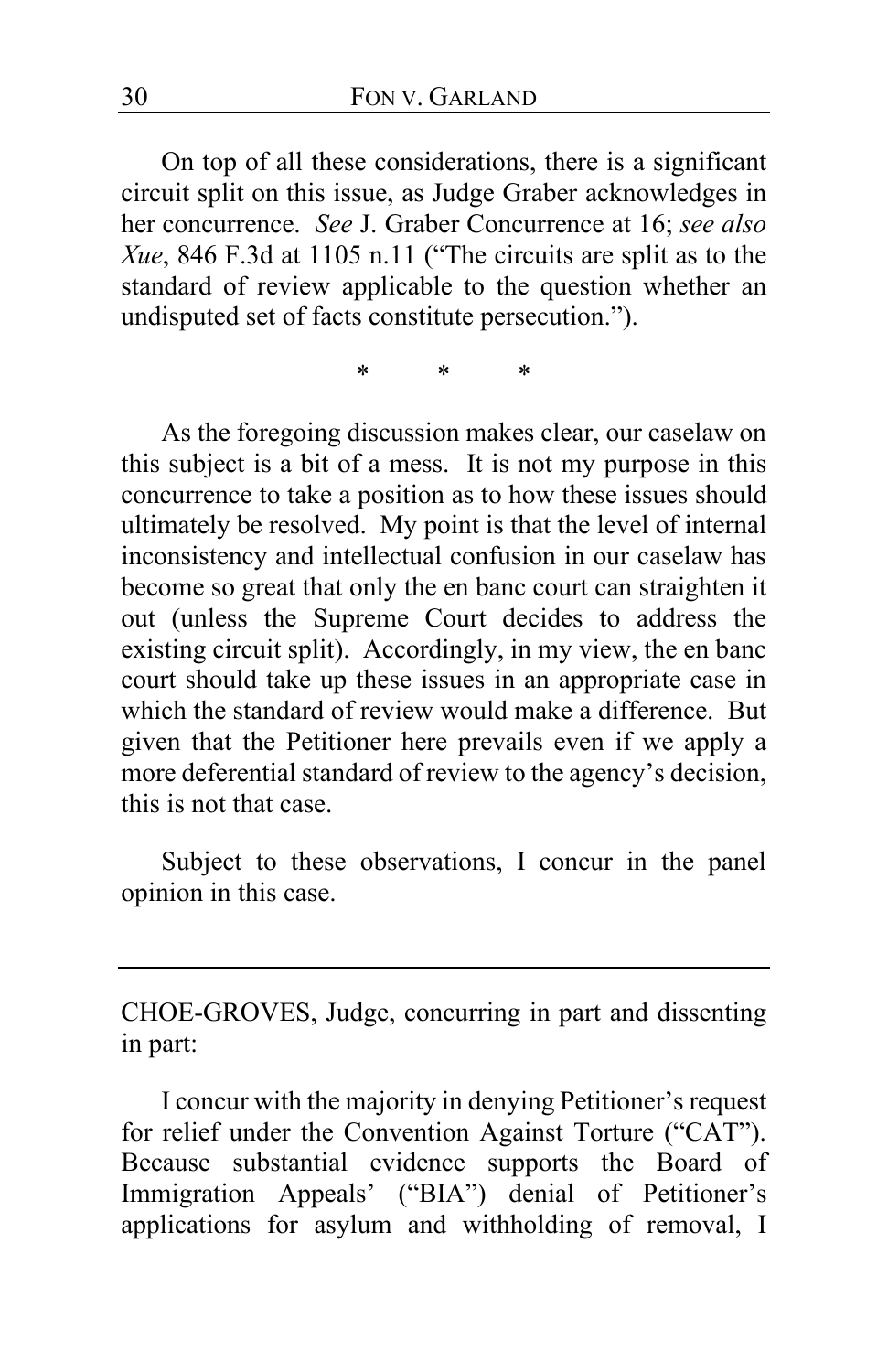respectfully dissent from the remainder of the majority's opinion and decision to grant the petition in part and remand to the BIA.

To succeed on a claim for asylum, Petitioner must demonstrate that he is unable or unwilling to return to his home country because of past persecution or a well-founded fear of future persecution. *Garcia v. Wilkinson*, 988 F.3d 1136, 1142–43 (9th Cir. 2021). Petitioner must also demonstrate a nexus between the persecution and a statutorily protected ground: race, religion, nationality, membership in a particular group, or political opinion. *Id.* at 1143. The majority concludes that the record demonstrates that Petitioner suffered past persecution and that the BIA's analysis of whether a nexus exists between the alleged persecution and a protected ground was inadequate and flawed. I disagree that the record compels a conclusion that the harms alleged by Petitioner amount to persecution.

The majority disagrees whether this case should be reviewed de novo or under the substantial evidence standard, but both Judges Graber and Collins acknowledge that the caselaw on this issue does not provide a clear answer. *See* J. Graber Concurrence at [17;](#page-16-2) J. Collins Concurrence at [22–](#page-21-0) [23.](#page-22-1) We review questions of law de novo and questions of fact for substantial evidence. *Bhattarai v. Lynch*, 835 F.3d 1037, 1042 (9th Cir. 2016). Most of our prior cases reviewing the BIA's decisions to grant or deny asylum fall into the latter of these categories. See, e.g., *Sharma v. Garland*, 9 F.4th 1052, 1060 (9th Cir. 2021); *Chand v. I.N.S.*, 222 F.3d 1066, 1073 (9th Cir. 2000); *Prasad v. I.N.S.*, 47 F.3d 336, 338–39 (9th Cir. 1995). I view the question before us as straightforward: do the harms suffered by Petitioner amount to past persecution? Because this is predominantly, if not fully, a question of fact, the BIA's asylum decision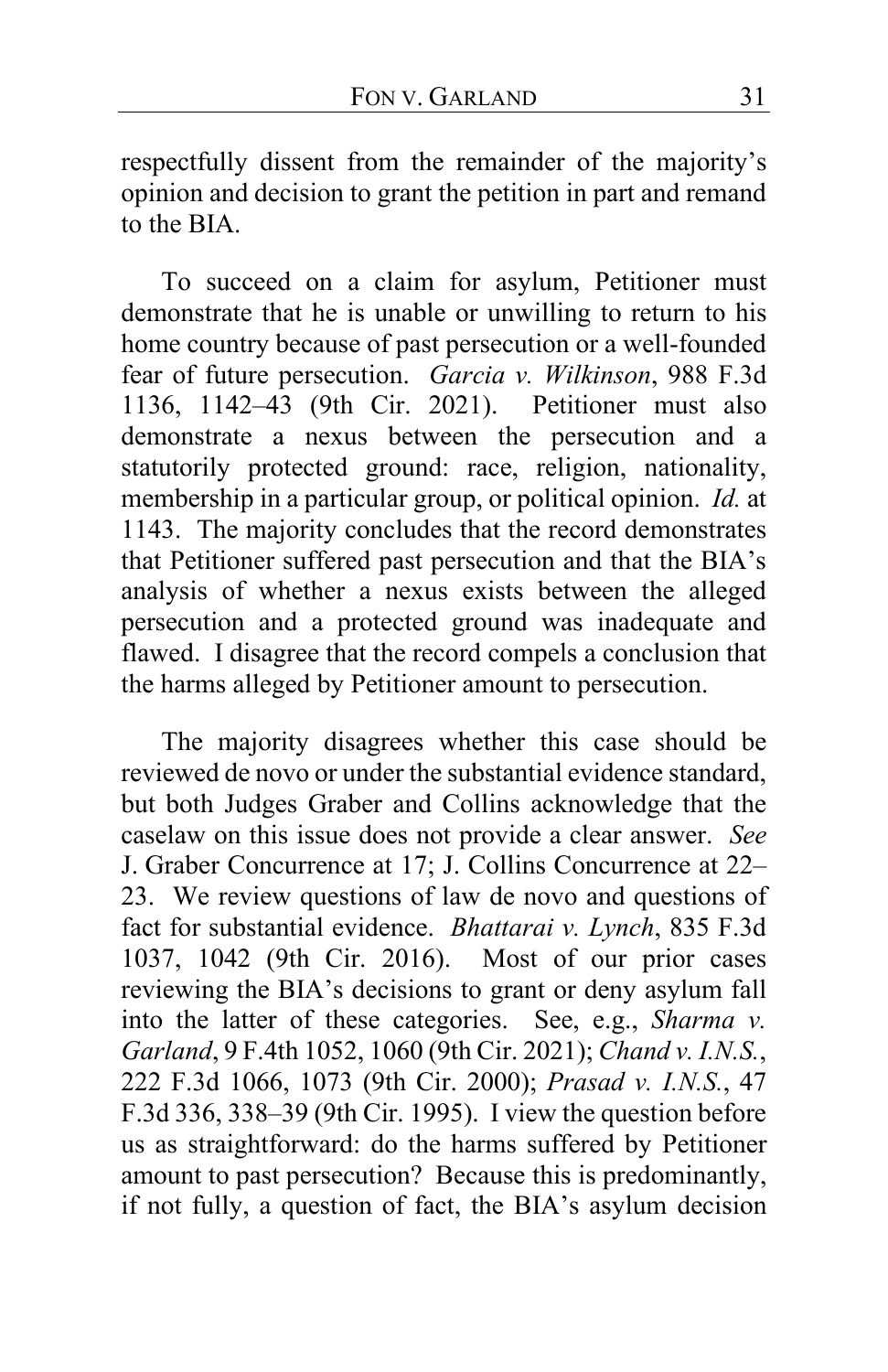should be reviewed for substantial evidence and affirmed unless the evidence compels the conclusion that the decision was incorrect. *Gu v. Gonzales*, 454 F.3d 1014, 1018 (9th Cir. 2006). This standard is highly deferential to the BIA. *Sharma*, 9 F.4th at 1060.

As the majority correctly notes, persecution is an "extreme concept" and not every circumstance that causes an asylum seeker pain or loss of liberty rises to the level of persecution. *Gu*, 454 F.3d at 1019; *Mihalev v. Ashcroft*, 388 F.3d 722, 728–29 (9th Cir. 2004). We consider Petitioner's allegations as a whole to determine whether the incidents cumulatively rise to the level of persecution. *Sharma*, 9 F.4th at 1061.

Petitioner suffered physical injury when he was assaulted by four members of the Cameroonian military while treating a separatist fighter at the hospital where he worked. He testified that he was punched several times and cut by a knife under his left rib, resulting in a two-and-a-halfinch scar. Petitioner was treated for his injuries immediately following the incident. During the assault, one of the soldiers threatened Petitioner that he would be killed if he continued to treat separatist fighters. A few weeks later, he learned from a neighbor that soldiers had visited and ransacked his home.

In analyzing whether Petitioner's allegations rise to the level of past persecution, the majority compares the facts of this case to those in our recent decision in *Aden v. Wilkinson*, 989 F.3d 1073 (9th Cir. 2021). Aden was a citizen of Somalia who lived in a town controlled by Al-Shabaab, a militant terrorist organization affiliated with Al-Qaeda. *Id.* at 1077. He worked in a theater owned by his brother that screened American and Hindi films. *Id.* On two occasions, members of Al-Shabaab visited the theater and demanded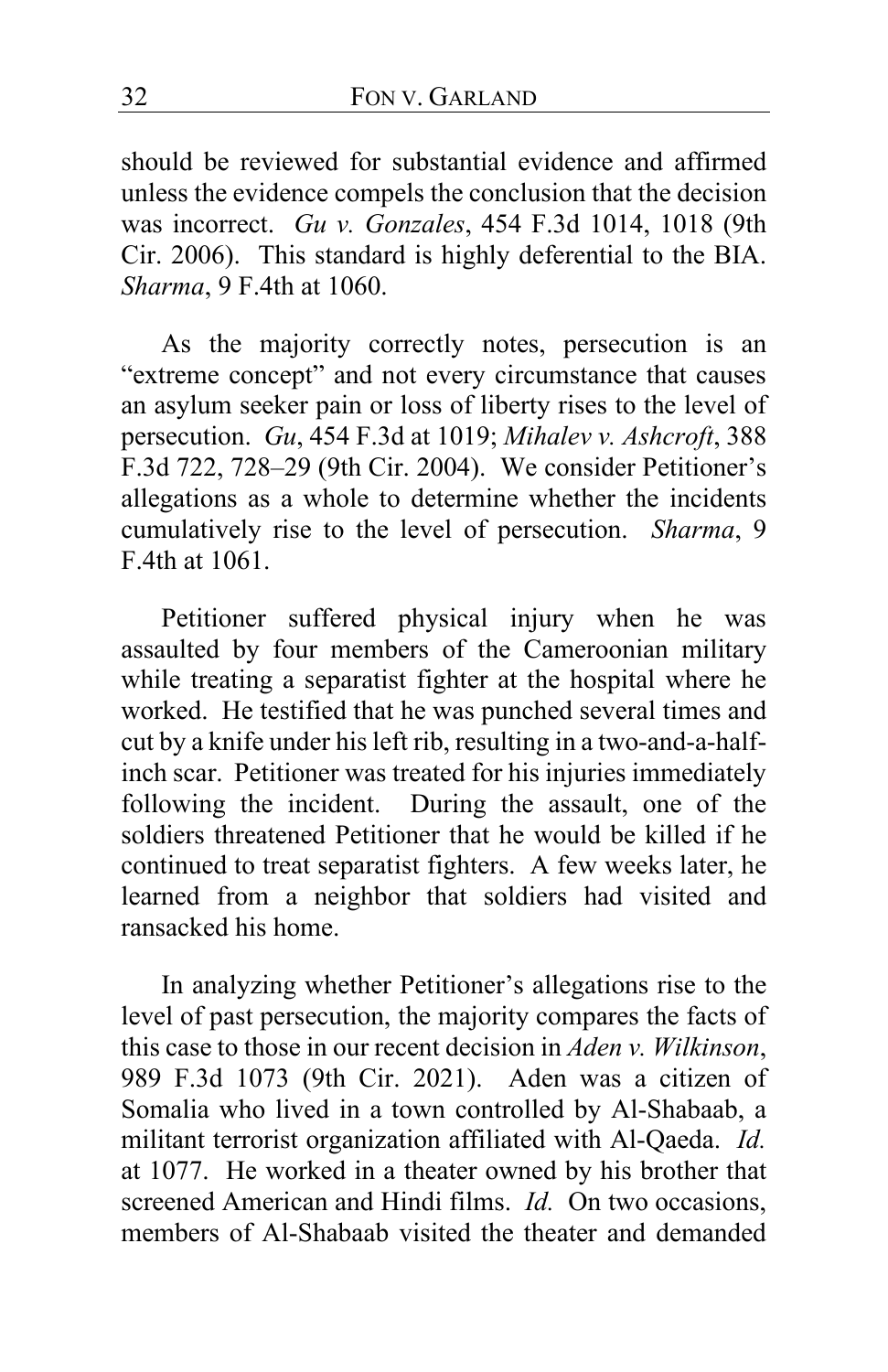that Aden's brother stop showing the films, which Al-Shabaab deemed "Satanic." *Id.* Aden's brother did not comply with the demand and Al-Shabaab members later raided the theater. *Id.* During the raid, Aden, his brother, and others present at the theater were beaten with sticks and the butt of a rifle and the equipment used to screen films was taken. *Id.* Aden was struck in the head, resulting in profuse bleeding. *Id.* Two weeks after the raid, while hiding with a family member, Aden's brother was contacted by members of Al-Shabaab who threatened to kill both brothers if they reopened the theater. *Id.* at 1077–78. Aden fled Somalia to South Africa and eventually arrived in the United States. *Id.* at 1078.

In reviewing the denial of Aden's applications for asylum and withholding of removal, a three-judge panel of this Court concluded that the single physical beating and subsequent death threat amounted to persecution because, when viewed in the light of the societal and political turmoil of Somalia, Al-Shabaab's continued interest in Aden left him with no choice other than to abandon his political and religious beliefs or flee. *Id.* at 1083–84.

<span id="page-32-1"></span><span id="page-32-0"></span>Unlike Aden, Fon experienced a single threat accompanied by the minor physical injury of a stab wound. The threat did not coerce Fon into abandoning his lawful beliefs, and Fon's only subsequent interaction with the Cameroonian military was one instance of members of the military visiting his home when he was not present. Because of these distinctions, a reasonable factfinder would not be compelled to reach the same conclusion as in *Aden*.

In most cases, an isolated incident resulting in a physical injury does not rise to the level of persecution. *See Gu*, 454 F.3d at 1020–21 (finding no past persecution when petitioner was detained and beaten once); *Prasad*, 47 F.3d at 339–40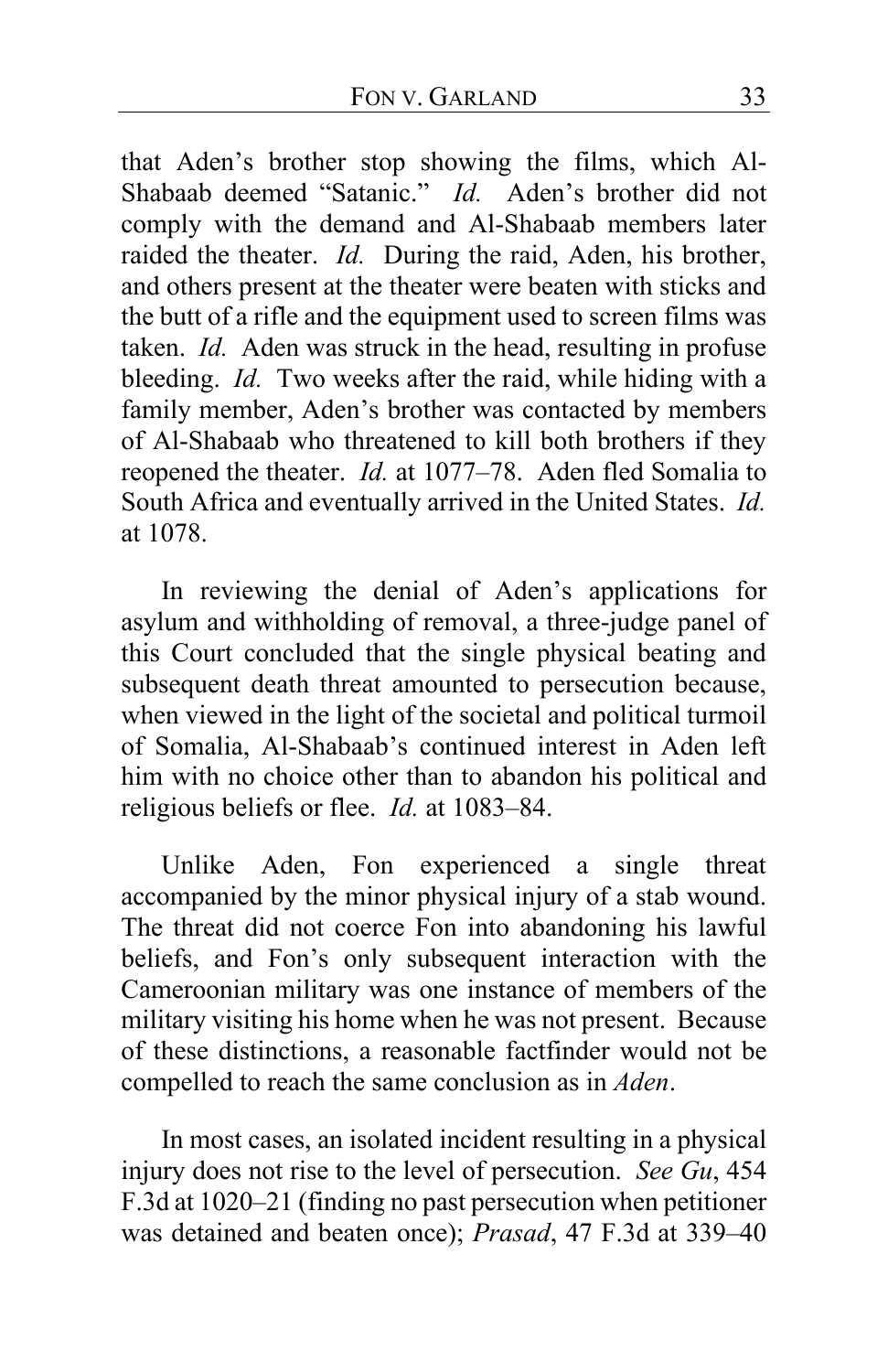(upholding the BIA's determination that the petitioner suffered no past persecution from a single incident of being detained, interrogated, hit in his stomach, and kicked from behind). The circumstances in which we have found past persecution based on only a single incident of violence have generally involved severe injuries or other extreme acts of intimidation. *See Sharma*, 9 F.4th at 1061 ("[W]hen we have granted petitions for review because the record compelled a finding of past persecution, the petitioner often experienced serious physical violence, among other indicators of persecution."); *see also Hoque v. Ashcroft*, 367 F.3d 1190, 1193, 1198 (9th Cir. 2004) (finding past persecution when the petitioner had been kidnapped, taken to a camp, beaten with an iron rod and stick, stabbed, and abandoned unconscious on a street and required eight days of hospitalization); *Chanchavac v. I.N.S.*, 207 F.3d 584, 589– 91 (9th Cir. 2000) (finding that petitioner suffered past persecution when he was severely beaten once and violent acts and murder had been committed against his family and neighbors).

<span id="page-33-0"></span>The majority sees no meaningful distinction between the harm suffered by Petitioner and the harm suffered by Aden and notes that it is possible that Petitioner's injuries were more severe because they required medical treatment. Both men suffered a beating. Aden was struck by the butt of a gun, which caused him to bleed profusely but he did not receive medical treatment. *Aden*, 989 F.3d at 1077. The specific type of injury suffered by Petitioner is not clear from the record. Petitioner testified during his removal proceeding that the soldiers "cut me on my left side." He also referred to the injury as a cut in his declaration supporting his asylum application. Petitioner later described the injury as a stabbing in his appeal to the BIA and in his brief to the Court. Petitioner's brief in this proceeding does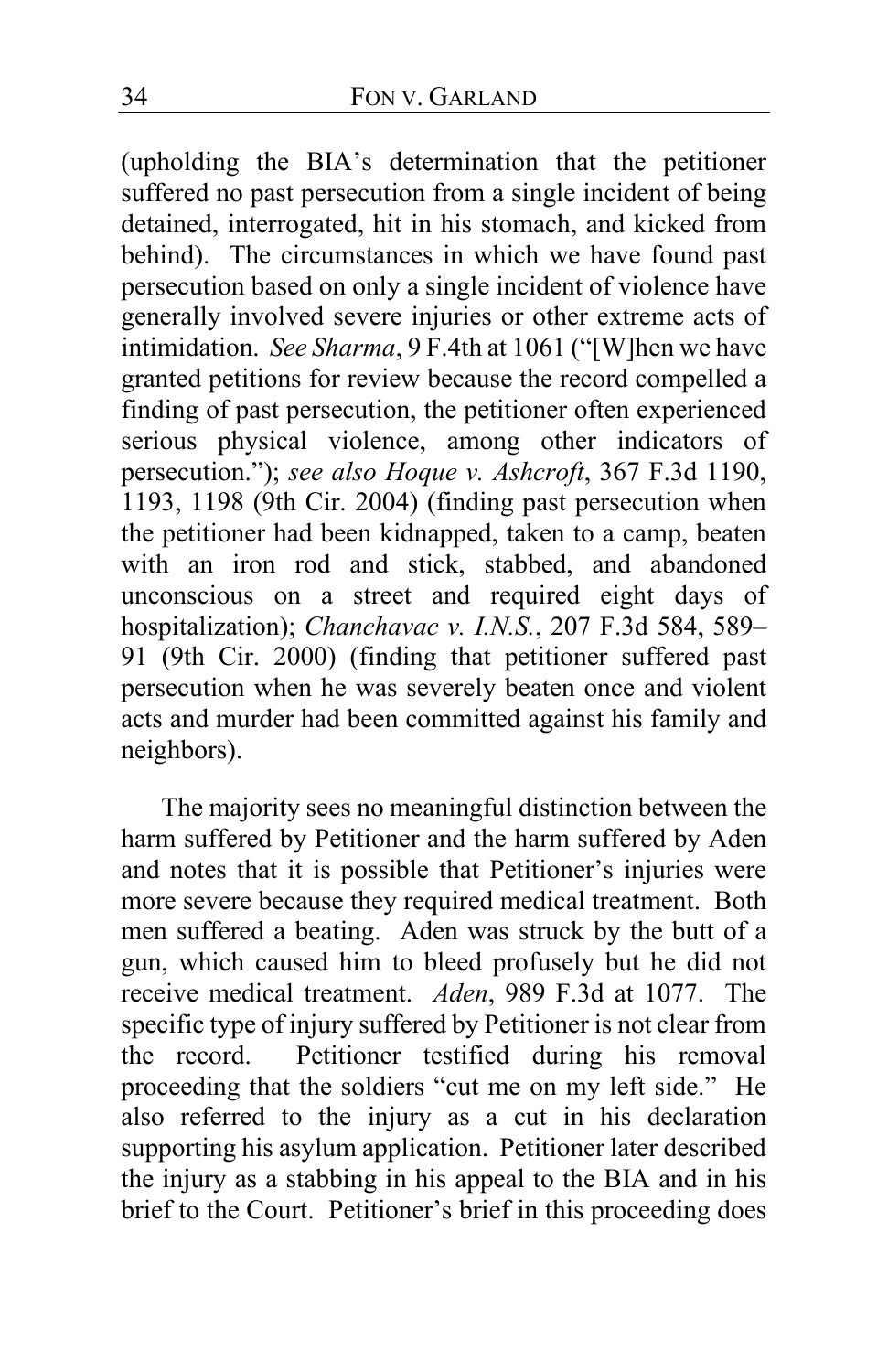not allege that his injury was life-threatening or required medical treatment beyond stitches and a single day of rest. The record does not compel a conclusion that Petitioner's injuries were more severe than those suffered by Aden.

Substantial evidence also supports the BIA's determination that the threat made against Petitioner by a Cameroonian soldier during the assault did not raise the injury to the level of persecution. The BIA construed Petitioner's testimony as characterizing the threat as a joke. The record suggests that Petitioner took the threat seriously enough to flee his home and country. Regardless of whether the threat was intended as a joke, the threat was not of the severity that we have previously found amounts to persecution. Death threats constitute past persecution only when "the threats are so menacing as to cause significant actual suffering or harm." *Lim v. I.N.S.*, 224 F.3d 929, 936 (9th Cir. 2000) (internal quotation omitted).

The Court in *Aden* found significant that the death threats made against Aden eliminated all choices other than to forsake his political and religious beliefs or flee. *Aden*, 989 F.3d at 1084. The record here does not suggest that the Cameroonian soldiers attempted to coerce Petitioner to abandon his lawful political or religious beliefs. In fact, Petitioner conceded during his removal proceeding that he does not consider himself to be an Anglophone Cameroonian.[1](#page-34-0) The threats related to Petitioner providing medical aid to separatist fighters. In his declaration supporting his asylum application, Petitioner claimed that he was trained and sworn to offer healthcare services

<span id="page-34-0"></span>**<sup>1</sup>** Petitioner's concession during the removal proceeding is inconsistent with his brief, in which he identifies himself as an Anglophone.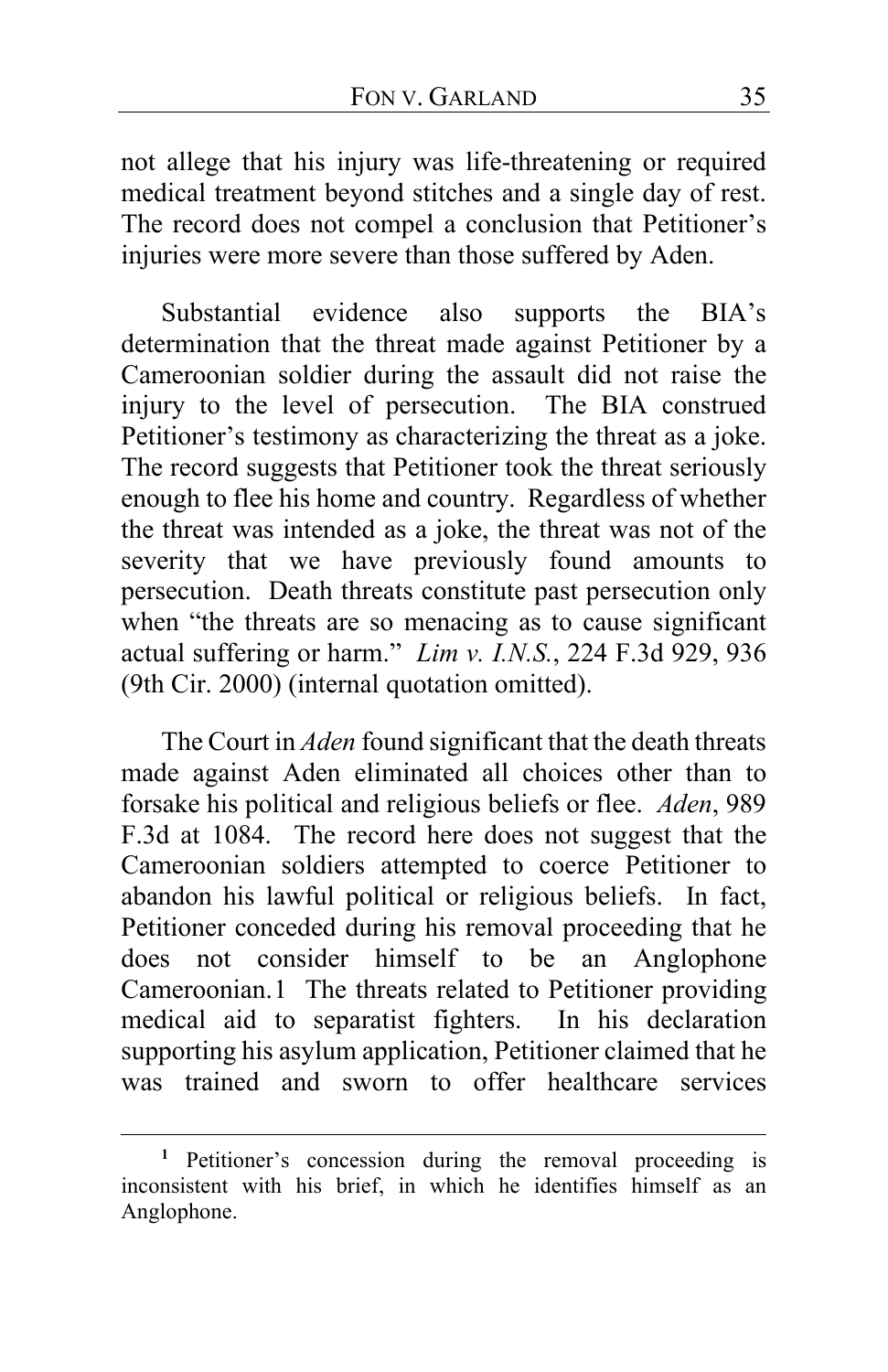indiscriminately and that healthcare providers who did not provide treatment to suspected separatists risked intimidation and harassment from members of the community. In this case, the single threat made to Petitioner conditioned on whether he continued to treat separatist fighters was not based on his lawfully held beliefs and was not so extreme as to raise the harm to the level of past persecution. *See Duran-Rodriguez v. Barr*, 918 F.3d 1025, 1028–29 (9th Cir. 2019) (holding that two death threats did not compel a determination that petitioner had suffered past persecution); *cf. Smolniakova v. Gonzales*, 422 F.3d 1037, 1048–49 (9th Cir. 2005) (holding that repeated death threats following the murder of family friends, during an assault, and at the petitioner's home amounted to past persecution).

It is undisputed that Cameroon is in a condition of political and societal turmoil. Even considering the events alleged by Petitioner in this light, a reasonable factfinder is not compelled to find that the circumstances collectively amount to past persecution.

In the absence of past persecution, Petitioner must establish a well-founded fear of future persecution to succeed in an asylum claim. *Sharma*, 9 F.4th at 1065. "A well-founded fear of future persecution must be both subjectively genuine and objectively reasonable." *Rusak v. Holder*, 734 F.3d 894, 896 (9th Cir. 2013) (internal quotation omitted). The risk of persecution must be more than a random or generalized possibility and Petitioner must make a particularized showing that the risk to him is greater than the risk to other citizens. *Singh v. I.N.S.*, 134 F.3d 962, 967 (9th Cir. 1998).

In determining that Petitioner did not have an objective fear of future persecution if returned to Cameroon, the BIA offered no independent analysis but cited to the decision of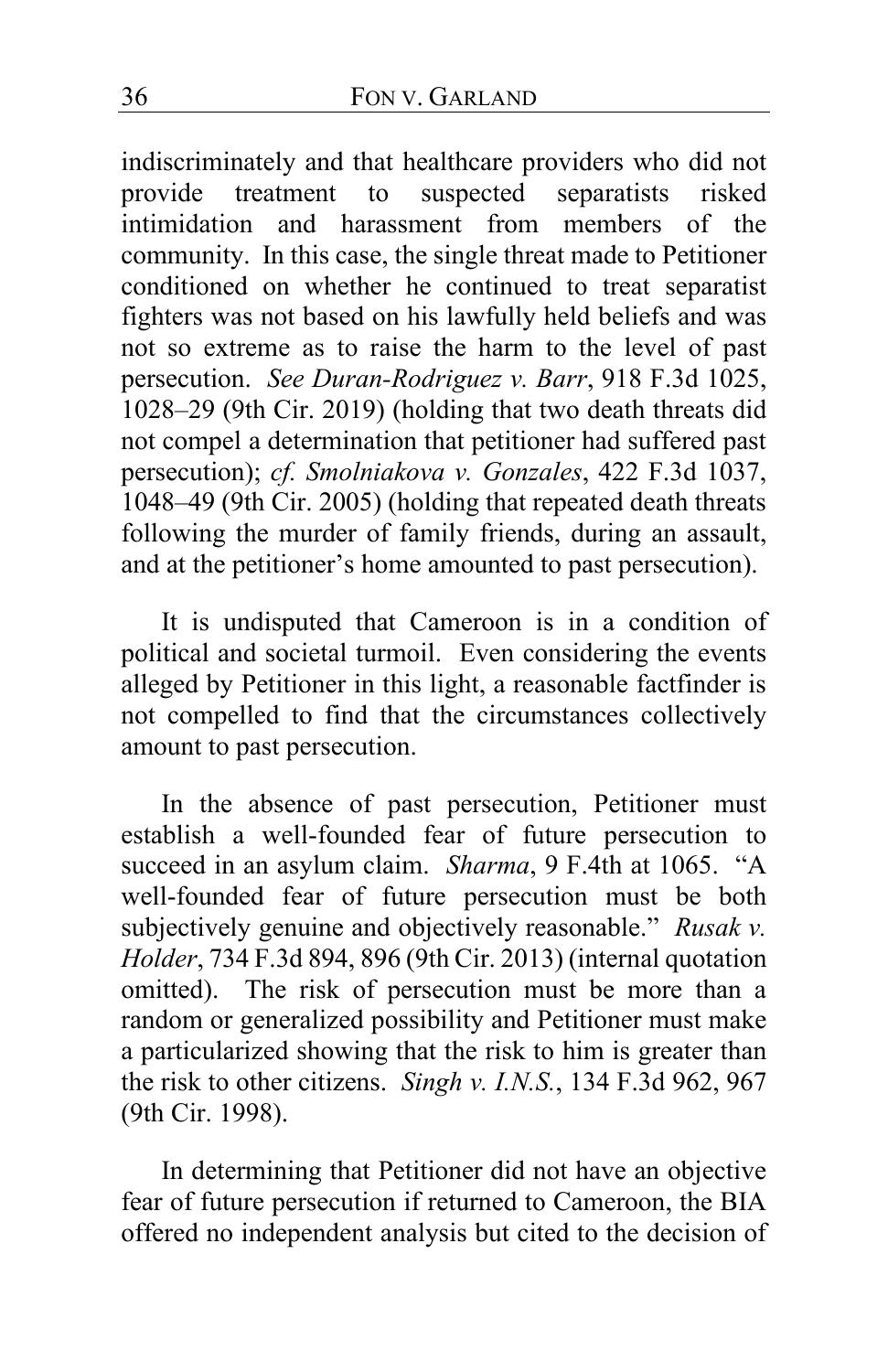the immigration judge ("IJ"). Because the BIA did not provide a new analysis and relied upon the determination of the IJ, we consider the IJ's reasoning to have informed the conclusion of the BIA. *See Avetova-Elisseva v. I.N.S.*, 213 F.3d 1192, 1197 (9th Cir. 2000). The IJ concluded that while Petitioner had a subjective fear of persecution, he did not establish an objective fear of persecution. The IJ noted further that Petitioner testified that he was not a member of any organization in Cameroon and that his fears were based on a belief that he might be perceived as working with an opposition group.

Petitioner has not demonstrated that he continues to be of interest to the Cameroonian military or government and there is no indication in the record that officials have searched for Petitioner after the one visit to his home. Petitioner testified that he had no significant dealings with the military or government after December 2018. Although Petitioner fears that he might be targeted as an Anglophone, he conceded that he does not consider himself to be one. Considering these facts, a reasonable factfinder would not be compelled to conclude that Petitioner has a well-founded fear that he would be persecuted if returned to Cameroon. Because Petitioner has not demonstrated that he suffered past persecution or has a well-founded fear of future persecution, he is not eligible for asylum.

If Petitioner had suffered persecution, success on his asylum claim would also require a nexus between a statutorily protected ground and the alleged persecution. *Garcia*, 988 F.3d at 1143. The Petitioner's race, religion, nationality, membership in a social group, or political opinion must be a central reason for the suffered or feared harm. *Id.* The BIA concluded that Petitioner did not establish the requisite nexus. As with its determination on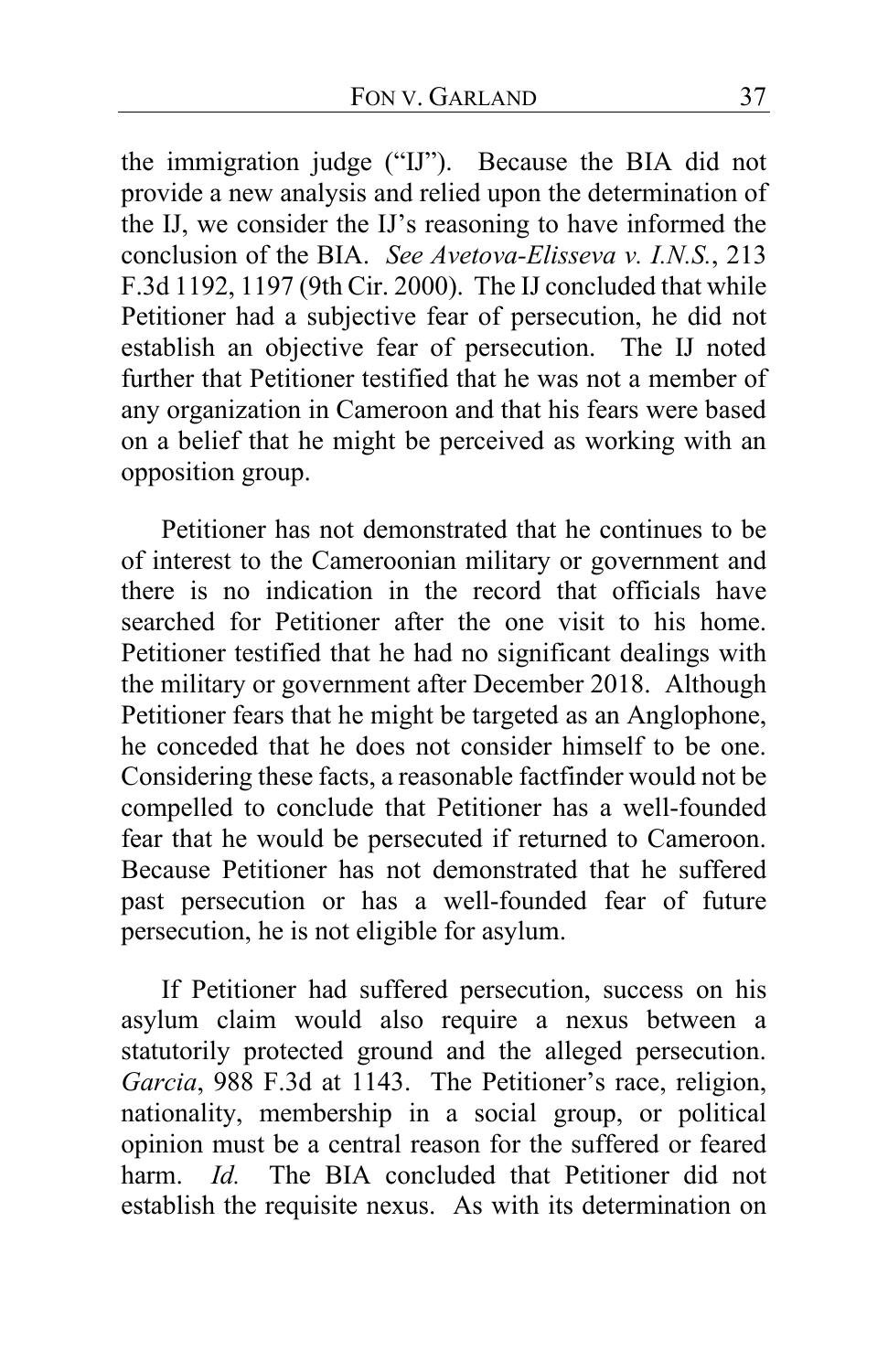Petitioner's well-founded fear of future persecution, the BIA relied on the determination of the IJ.

Petitioner argues that because he is an Anglophone (though admitting during his removal proceeding that he does not consider himself to be an Anglophone) and was observed giving aid to an Anglophone separatist fighter, that a political opinion of supporting the opposition group could be imputed to him. An asylum applicant can establish persecution based on an imputed political belief, even if the applicant does not personally hold the belief. *Garcia-Milan v. Holder*, 755 F.3d 1026, 1031 (9th Cir. 2014). Because this shifts the inquiry from the views of the applicant to those of the persecutor, the applicant must provide evidence of the persecutor's views. *Id.*

The IJ found that Petitioner had not established a nexus because he failed to offer declarations from coworkers and family members describing the events that occurred in Cameroon and did not testify as to what happened to the other hospital employees who assisted in treating the separatist fighter. The majority concludes that remand is required because Petitioner was not given a meaningful opportunity to provide necessary evidence and the IJ was ambiguous as to why evidence regarding Petitioner's coworkers was relevant to its determination. *See Bhattarai*, 835 F.3d at 1042–43; *Delgado v. Holder*, 648 F.3d 1095, 1107–08 (9th Cir. 2011) (en banc). Because Petitioner's failure to establish past persecution or a well-founded fear of future persecution would be dispositive for his asylum claim, remand to the BIA on the question of nexus is unnecessary. Because Petitioner does not meet the less-stringent standard for asylum, he also fails to meet the higher standard for withholding of removal. *Sharma*, 9 F.4th at 1066.